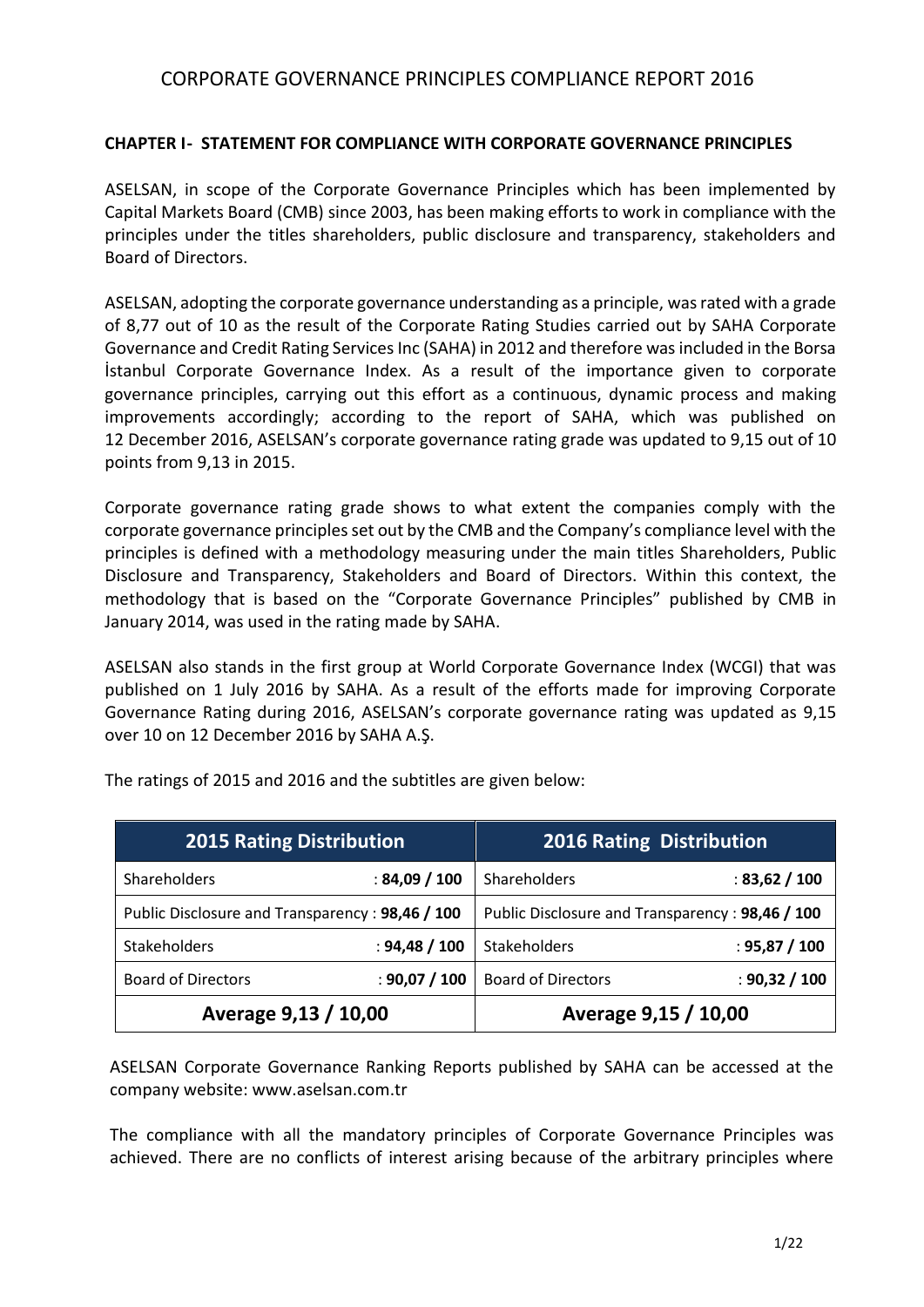compliance has not been achieved. The titles regarding the arbitrary principles, where compliance has not been achieved yet, are given below and are explained in detail through the Compliance Report.

- No recognition of minority rights to those who own less than twentieth of the capital indicated in the Articles of Association,
- Non-existence of a judgement in the Articles of Association; declaring that shareholders may individually demand special audit of certain incidents from the General Assembly even if it is not on the meeting agenda, under the condition that the right to ask to obtain information and examine has been used before and if the exercise of shareholders rights is necessary,
- The article "Group A shares shall not be sold or transferred without the consent of the Board of Directors because of the Company's operations in security and defence industry; in the event that these shares are transferred or sold to third parties partially or completely without the consent of the Board of Directors, the Board of Directors is entitled to abstain from recording this sale in the records" in the Articles of Association of the Company,
- Not disclosing the renumeration of Board Members and executive managers or the benefits provided to them per each individual.

Corporate Governance Committee will carry on the necessary efforts in order to achieve full compliance with Corporate Governance Principles.

Ercümend ARVAS Independent Member of Board of Directors Corporate Governance Committee Chairman

Murat ÜÇÜNCÜ Board of Directors Vice Chairman Member of Corporate Governance Committee

Turan EROL Member of Board of Directors Member of Corporate Governance Committee

Pınar ÇELEBİ Investor Relations Manager Member of Corporate Governance Committee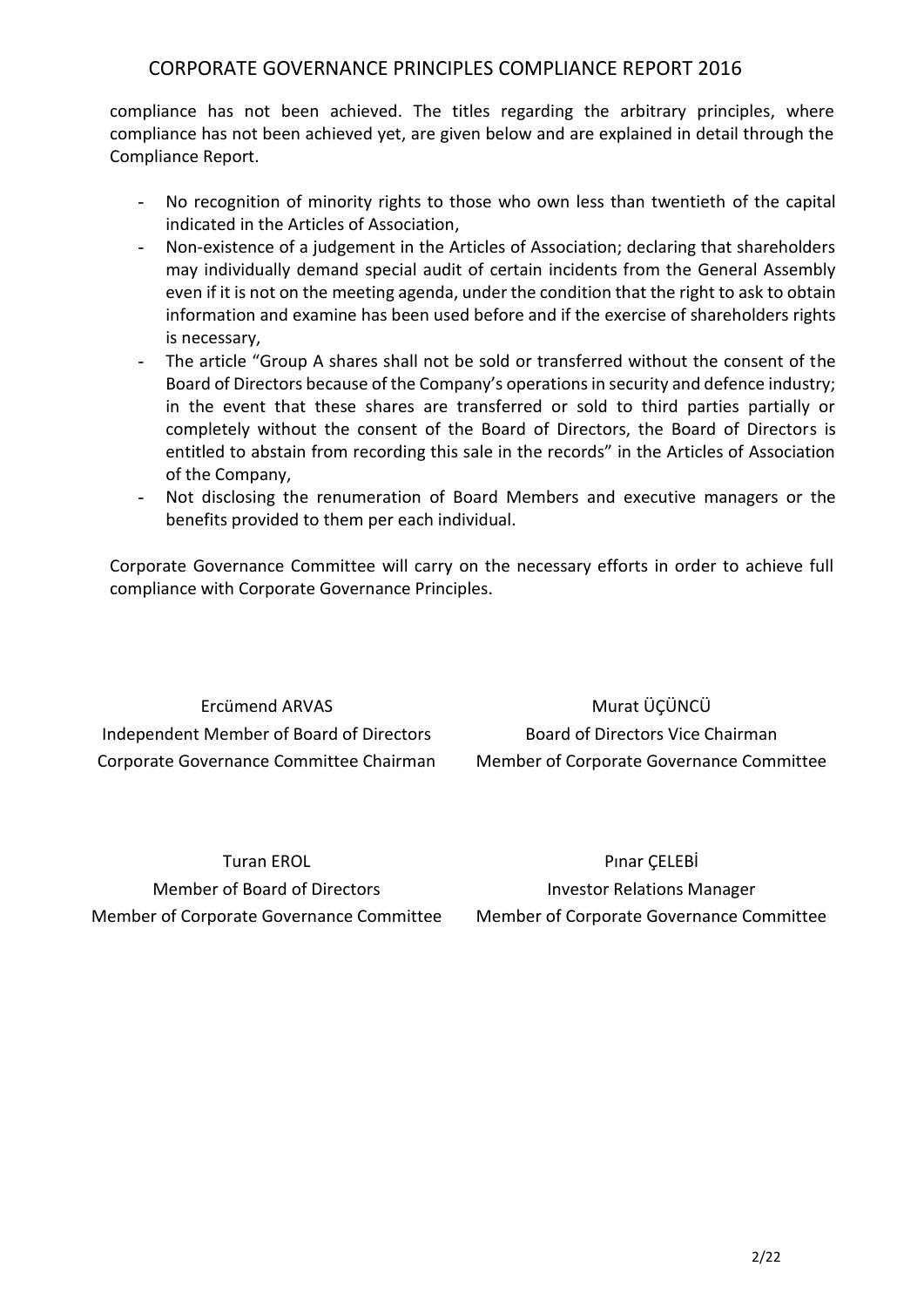### **CHAPTER II - SHAREHOLDERS**

#### **2.1. Investor Relations Department**

The information regarding Investor Relations Department responsible for the relations with shareholders is given below.

Okan TURAN.................. Chief Financial Officer / Vice President Aykan ÜRETEN............... Finance Director Pınar ÇELEBİ .................. Investor Relations Manager Bâni Betül GÖKÇE .......... Investor Relations Department / Leader Başak YÜCEKAYALI......... Investor Relations Department / Senior Specialist Mehmet IŞILDAR…………. Investor Relations Department / Assistant Specialist I

Contact Information Phone: (312) 592 12 33 - 42 - 45 - 59 - 70 e-mail: aselsan.ir@aselsan.com.tr

Investor Relations Department has submitted the report regarding the tasks carried during 2016, to Board of Directors on 14 March 2016.

Pınar ÇELEBİ, Investor Relations Manager, has Capital Markets Transactions Level-3 and Corporate Governance Rating Expertise Licenses.

Main operations carried out by Investor Relations Department during 2016 are as follows:

- Maintenance of the exercise of partnership rights of shareholders, updated and safe records regarding shareholders,
- Coordination of public disclosure of material events,
- Answering the written inquiries of shareholders regarding the company, excluding the information considered as confidential, trade secret and which was not disclosed to public,
- Ensuring the execution of General Assembly meeting in compliance with the regulation in force, Articles of Association and other company regulations, records being kept regarding the ballots and the results being reported to shareholders,
- Monitoring of every issue regarding the public disclosure including the regulations and company policies on information,
- Execution of tasks assigned by Corporate Governance Committee,
- Operation of transactions regarding dividend distribution, capital increase and tasks regarding Corporate Governance Principles,
- Coordination of updating the list of people who have access to insider information; informing those people in purpose of protecting the insider information and make sure they follow the confidentiality rules until financial and operational results are disclosed to public,
- Coordination of preparation and publishing of Sustainability Report,
- Performing the tasks regarding the compensation of the beneficiaries with the capital market instruments, the property of which has been lapsed to the Investor Compensation Center (ICC) and have become valid again.

Meetings with 129 corporate investors were made in investor conferences, roadshows, visits to ASELSAN and teleconferences; additionally approximately 100 of our shareholders' questions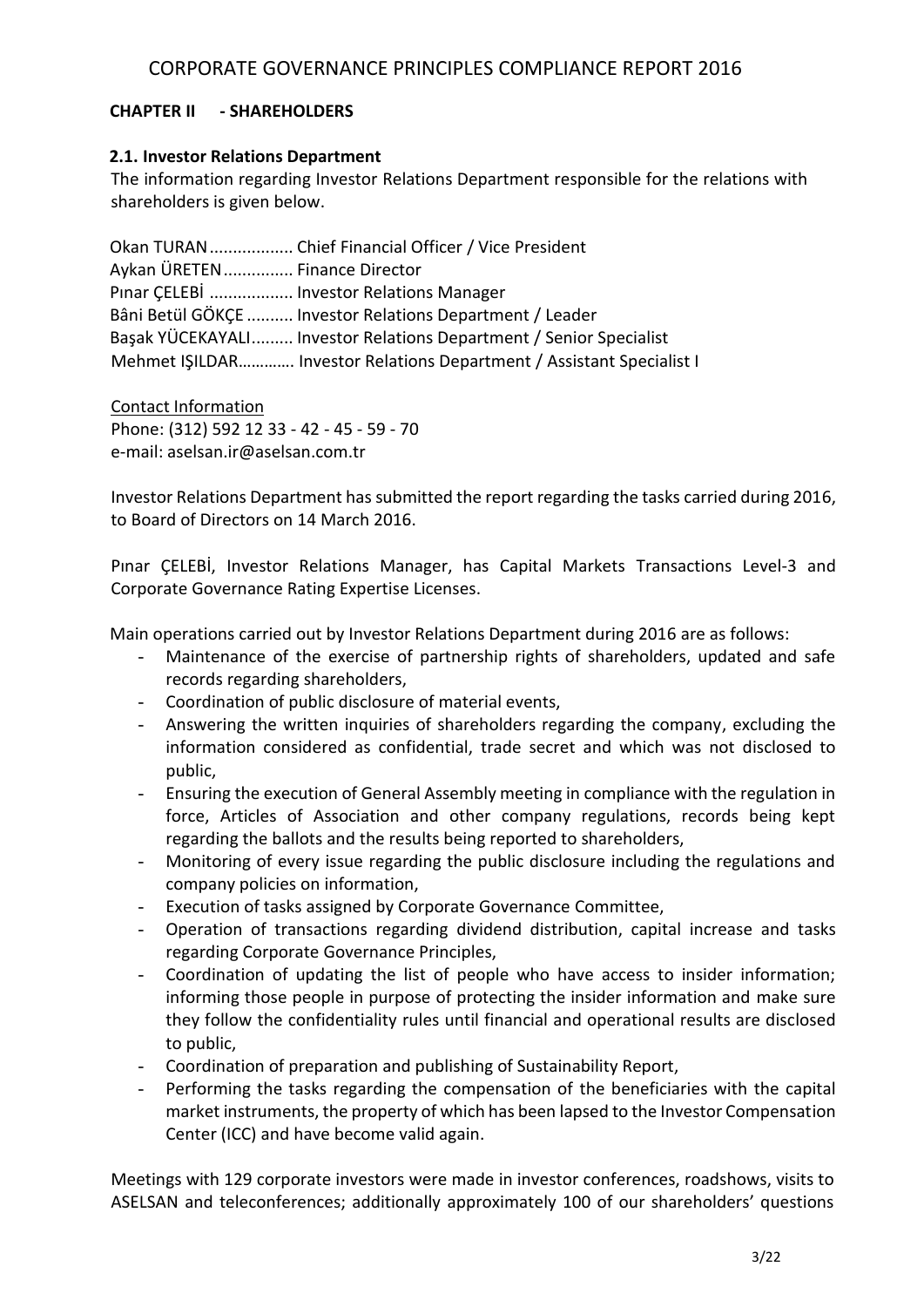regarding exercising their rights, public disclosures made, financial tables, etc. were answered either written or verbally in 2016.

The information and explanations, which may affect the exercise of shareholders rights, are provided in the company website.

### **2.2. Exercising of Information Acquisition Rights of the Shareholders**

Investor Relations Department has taken care of every written and verbal inquiry of all shareholders in 2016 with the most accurate and fastest way. It has paid attention to respond to all the information demands of shareholders with complete and comprehensible responses.

Investor Relations Department has been using Turkish and English website www.aselsan.com.tr actively in order to inform ASELSAN's investors on a timely and accurate basis and has been updating the information given on the web constantly. The electronic platform is being effectively used regarding the issues that may affect exercising of the shareholders rights. The material event disclosures made through Public Disclosure Platform (KAP) incorporated under Borsa İstanbul are being disclosed in Turkish and also in English along with it starting from 26 October 2015, the material event disclosure and other notifications are being published on our corporate website in Turkish and in English on the same day. In general, any changes occurred in the Company structure are immediately announced on our website and the investor presentations are constantly updated. Capital increases and dividend distribution information are also submitted to our investors' knowledge on the website. In addition, notifications regarding the attendance of shareholders to the General Assembly and electronic general assembly principles within the context of the new Turkish Code of Commerce (TCC) are being made.

Full compliance of both Turkish and English chapters on "Investor Relations" on the website with the regulations was achieved.

Within the context of regulations of CMB, in 2016;

- General Assembly documents within legal deadlines,
- General Assembly minutes and participants list,
- 2015 Annual Report,
- The report for the 1st six months' period for 2016,
- The investor presentations which are updated every 3 months ,
- Disclosure of material events made in 2016,
- Our Company's Consolidated Financial Statements and Basic Performance Indicators for the last 5 years along with the Financial Report,
- Investor Calendar updates

were published on the website in Turkish and English.

Due to the reason that a regulation is present within the TCC numbered 6102 according to which the shareholders will be able to request from the General Assembly the assignment of a special auditor for the inspection and disclosure of the financial status, and due to the reason that the law and the relevant legislation are considered for the issues not present in the Articles of Association of the Company, there is no respective provision with regard to this issue in the Articles of Association. There was no request of any shareholders with respect to the assignment of a special auditor in 2016.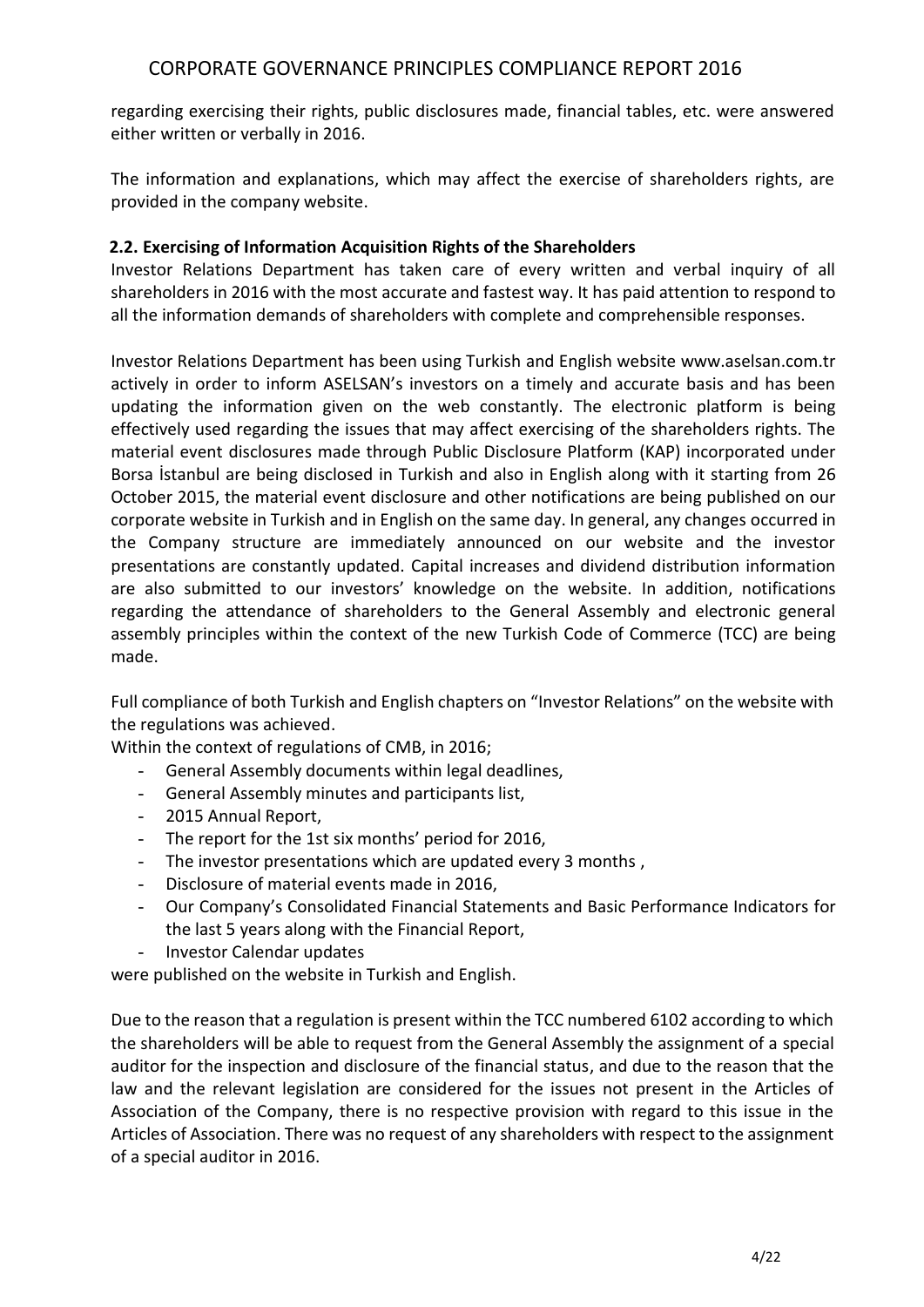#### **2.3. General Assembly Meetings**

The agenda and invitation related to the  $41<sup>st</sup>$  Ordinary General Assembly Meeting dated 31 March 2016 with regard to 2015 operations realized at the Company headquarters were duly announced comprising all the necessary information in a daily newspaper published in Turkey and on the website on 8 March 2016 and in the Turkish Trade Registry Gazette dated 10 March 2016. Furthermore the invitation was sent to the main shareholders and the shareholders attended to the previous meeting by post two weeks before the General Assembly. The General Assembly was held with the attendance of 121 shareholders, 8 physically, 113 electronically representing 45.378.874.765 shares (TL 453.788.747,651 nominal) of 50.000.000.000 total shares. Media members did not participate in the General Assembly Meeting, which was held simultaneously both physically and electronically.

In scope of the Communiqué on Corporate Governance numbered II.17-1 of CMB, three weeks before the Ordinary General Assembly on date 8 March 2016, the Ordinary General Assembly Document including the meeting agenda, place, time, copy of the power of attorney, total number of shares as of 8 March 2016 and the voting rights, the number of shares representing the privileged shares and their voting rights, the reasons for the changes in the members of Board of Directors, which is present in the agenda, the list of independent members of the Board of Directors, the proposal of the Board of Directors with respect to the year 2015 dividend distribution, the CV's of the independent members of the Board of Directors and their statements of independence and explanations regarding the agenda items were disclosed on Public Disclosure Platform and were published on our Company website. The annual report was made available for the review of the shareholders at the headquarters 15 days before the General Assembly and handed to the shareholders participating in the General Assembly and to the ones who made requests.

For the facilitation of physical attendance to General Assembly Meeting in 2016, transportation from central spots to our Akyurt facility was provided for our shareholders, and our shareholders who attended the General Assembly had a site visit.

In the Ordinary General Assembly Meeting in 2016, the shareholders were informed regarding the presence of managing members, all the Board of Directors members and auditors at the meeting. No proposals were set forth by the shareholders during the meeting regarding the agenda. The shareholders exercised their rights to ask questions regarding the topics in the agenda and the answers to the questions took place in the General Assembly Meeting minutes. There are no questions which has not been answered in the Ordinary General Assembly Meeting and answered by the Investor Relations Department later on. Within the period, there have not been any transactions of which their resolutions were submitted to General Assembly because the confirmative vote of the majority of the independent board members are required where as they have voted negatively. The minutes of the General Assembly Meeting held in 2016 can be accessed from the website of our Company.

No Extraordinary General Assembly Meeting was held during the year 2016.

The shareholders were informed about donations and aids were made in 2015, with a seperate agenda item at the 41<sup>st</sup> Ordinary General Assembly Meeting.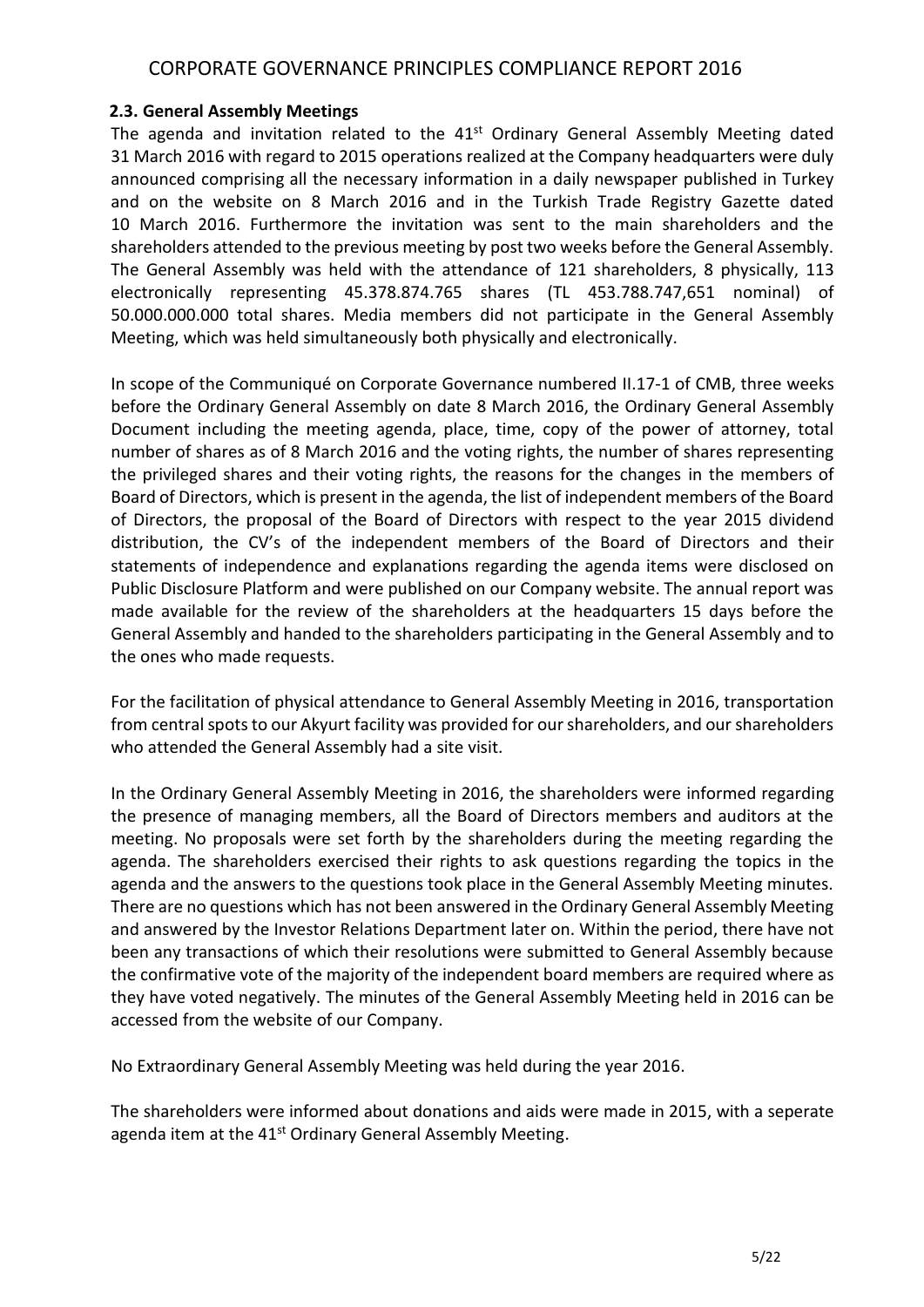#### **2.4. Right to Vote and Minority Rights**

In article 25 of the Articles of Association titled "Right to Vote", there is a provision stating that "the Shareholders and their representatives who are present at the Ordinary and Extraordinary General Assemblies shall have one right to vote for each share" and there is no privilege or no upper limit pertaining to the numbers of votes. The right to vote arises as soon as the share is acquired and there is no regulation setting forth that the vote shall be used when a certain time passes after the acquisition date of the share.

The regulations regarding the voting of the shareholders through their representatives are followed by; in the event of a legal representation, it is certified and the open proxy rule is applied.

Particular attention is paid in exercising the minority rights in our Company and the provisions of Turkish Code of Commerce and the relevant legislation regarding minority rights are applied as is. All shareholders are treated equally in our Company, including the minority and foreign shareholders.

There are no prevailing partners in our Company. In the Articles of Association, there is no provision with respect to the representation of the minority shares in the management and their accumulated casting of votes. Due to the voluntary implementation of this issue regarding the capital market legislation, provision with respect to the current General Assembly quorum is applied.

### **2.5. Dividend Rights**

There are no privileges with respect to the participation in the profit gained by the Company. The dividend policy was revised in 2015 and was submitted to General Assembly meeting. The dividend policy published on our website is given below.

"The dividend amounts which shall be calculated considering the sustainable growth rate, market capitalization, net working capital requirements, dividend yield and cash flows, equity ratio, with the relevant legislation and the provisions of the articles of association over the distributable profit amount calculated taking the period profit as the basis which is shown on the financial statements of our Company prepared pursuant to the existing legal regulations (after the compulsory legal reserves are reserved and the taxes, funds and financial liabilities and losses of the previous year, if any, are deducted and the donations are added), the profit distribution proposal which shall be prepared by the Board of Directors in order for the shares which shall be issued by means of adding the cash or the dividend on the capital on the date(s) determined pursuant to the regulations of the Capital Markets Board to be distributed targeting at least %10 of net profit in cash in the defined amounts or as bonus shares or partly in cash, partly as bonus shares in defined amounts, shall be submitted to the approval of the General Assembly. Following the approval of the General Assembly, the determined dividends are distributed to the shareholders within the legal periods on the date determined by the General Assembly.

There is no privilege to participate to the profit of our Company. The dividends are distributed equally regardless of all the existing shares and their issue and acquiring dates.

In case of a revision made on the Dividend Policy, the resolution of Board of Directors regarding this revision and the reason for revision shall be publicly announced with respect to the legislation of Capital Markets Board."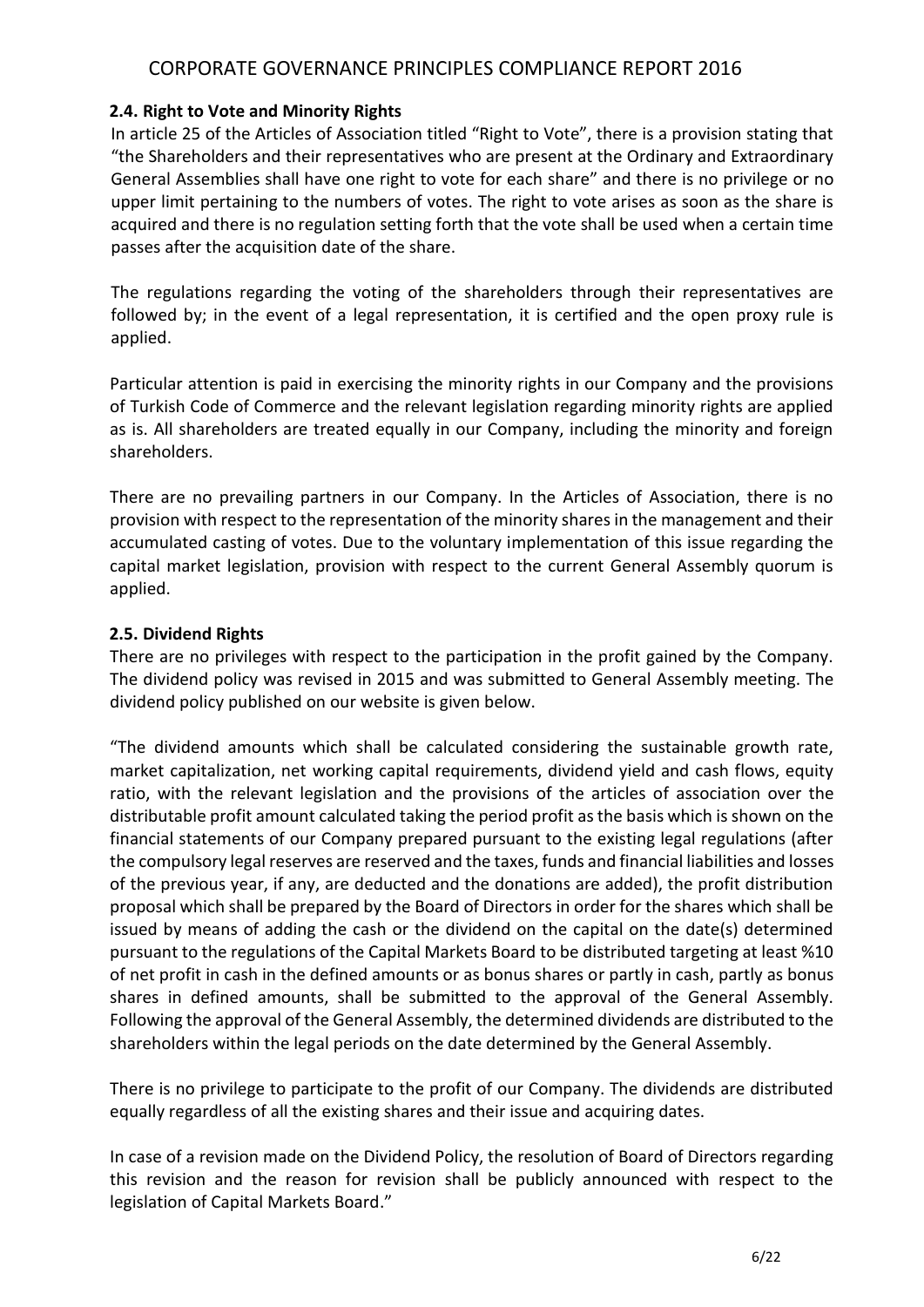As per the decision taken in the General Assembly pursuant to the provisions of the Articles of Association and to the Capital Market Law and other legal regulations in 2016 and within the legal periods, out of the profit gained from 2015 operations, the gross amount of 42.000 Thousand TL (4,2 Kurus TL per 1 TL of share, gross 4,2% over the capital) (net 35.700 Thousand TL - 3,6 Kurus TL per 1 TL of share, net 3,6% over the capital) was distributed to our shareholders as cash dividend. As a result of the Company's capital increase (from 500.000 Thousand TL to 1.000.000 Thousan TL), the amount per share has been recalculated.

### **2.6. Transfer of Shares**

The transfer of the nominated Group A shares representing majority part of the capital and which are not traded in Borsa İstanbul has been restricted with the provision of article 6 of the Articles of Association stating "Group A shares shall not be sold or transferred without the consent of the Board of Directors; in the event that these shares are transferred or sold to third parties partially or completely without the consent of the Board of Directors, the Board of Directors is entitled to abstain from recording this sale in the records without stating a reason".

### **CHAPTER III - PUBLIC DISCLOSURE AND TRANSPARENCY**

### **3.1. Company Website and its Content**

In order to inform our shareholders in a timely and accurate manner within the context of public disclosure and transparency; the website of the Company at the address [www.aselsan.com.tr](http://www.aselsan.com.tr/) in Turkish and English is actively used and the information published on the web are updated regularly.

The section "Investor Relations" is included on our website also comprising the issues listed in article 2.1.1 of the corporate governance principles of Communiqué on Corporate Governance numbered II-17.1 issued by CMB on 3 January 2014.

Under "Investor Relations" section;

- 1. Corporate Governance
	- 1.1 Shareholder Structure and Privileged Shares
	- 1.2 Board of Directors
	- 1.3 Key Resolutions of Board of Directors
	- 1.4 Board Committees
	- 1.5 Articles of Association
	- 1.6 Company Profile and Trade Register Information
	- 1.7 Policies
	- 1.8 Ethical Principles
	- 1.9 Corporate Governance Rating
	- 1.10 General Assembly Meeting
	- 1.11 Compliance with Corporate Governance Principles
- 2. Sustainability
- 3. Stock Info
	- 3.1 Stock Info
	- 3.2 Capital Increases
	- 3.3 Analyst Coverage
	- 3.4 Registration Statement and Public Offering Circular
	- 3.5 Dividend Info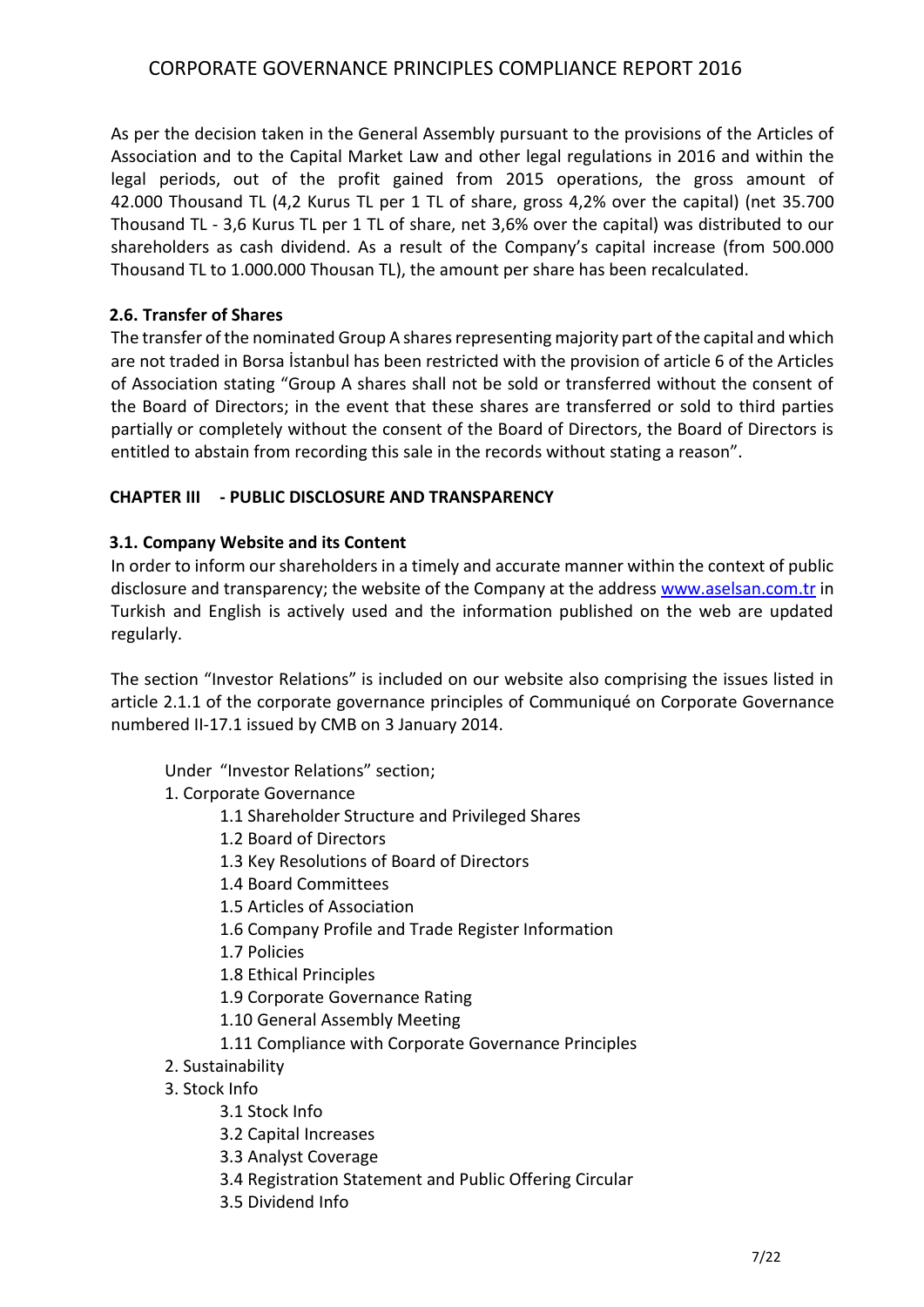- 4. Investor Calendar
- 5. Annual Reports
- 6. Financial Data
	- 6.1 Financial Reports
	- 6.2 Financial Highlights
	- 6.3 Investor Presentations
	- 6.4 Board of Directors Reports
- 7. BİST Disclosures
- 8. Frequently Asked Questions
- 9. Contact

chapters exist. Necessary records and information are included under these titles. The information given on the Turkish website under "Investor Relations" section is included entirely on the English website.

### **3.2. Annual Report**

The Board of Directors prepare the annual report in detail regarding the operations of the Company and enable the public to reach complete and accurate information that can be comprehensive. The 2015 annual report of our Company was prepared as per the Turkish Code of Commerce numbered 6102, the Regulation Regarding the Determination of the Minimum Content of the Annual Reports of Companies issued by the Ministry of Customs and Trade, the Communiqué Regarding the Principles Related to Financial Reporting in the Capital Market and the Communiqué Regarding the Determination and Implementation of the Corporate Governance Principles, both issued by the CMB.

### **CHAPTER IV - STAKEHOLDERS**

### **4.1. Informing the Stakeholders**

The information requests of stakeholders are keenly handled and attention is paid in responding these accurately and in an understandable manner. Our employees are informed with an employeehand book and informative presentations over the intranet; continuous access to data and support is provided through help desk application over the intranet. Nonetheless, general and personal data that can be necessary outside the company are provided to access over the internet.

As for our suppliers, they are informed via internet, e-platforms and our website, in addition, information share is provided through face to face meetings. The efforts are being carried on to build the ASELSAN Suppliers Portal in order to provide efficient information transfer, thus an effective management shall be achieved by transfering, observing and reporting the data process between ASELSAN and its suppliers to the Enterprise Resource Planning (ERP) system.

High quality standarts and high technological solutions are offered for services or delivered products with regard to customer needs and expectations so as to meet customer satisfaction. Requirements of these quality standarts are met and inspections, tests are applied through every process from projects' start till the delivery phases. Our all processes are administered by directives, quality plans, standarts, audits and test instructions. Our processes have been certified by internationally accepted standards such as AS9100, ISO 9001, AQAP and CMMI so that our products and services are secured to protect quality standarts. These certificates are renewed every year with the audits performed. Changes and improvements of international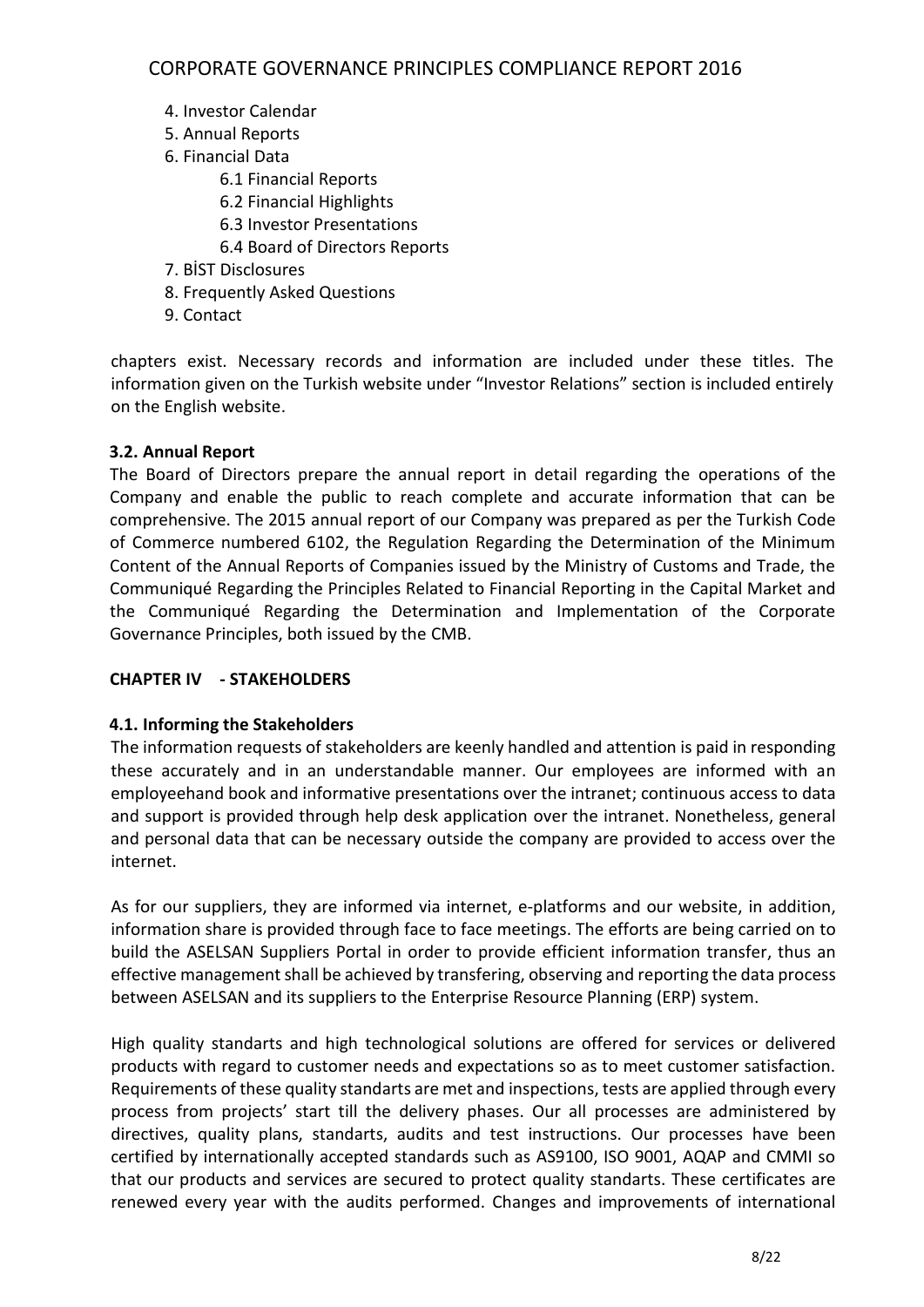standarts are being followed and our processes are developed accordingly. Customer satisfaction, which is the primary objective, is evaluated and reported for the access of related executives. In addition, results and trends are evaluated by the upper management in an annual basis and required recovery activites are planned.

It is possible to increase the quality of product and service correspondingly increasing customer satisfaction by supplying the materials used in products from the right and trusted sources. For this purpose, suppliers are subject to product and/or field of activity based selection and evaluation processes. These activities that target continuous improvement and high quality standarts for suppliers are regarded as playing an important role in eventual product quality. In this direction, trainings, technology /equipment transfers, on the job trainings are for creating a high quality supplier portfolio. All information share is done within the context of confidentiality with our suppliers, who have the status of our business partners, and it is not permitted to share this information with unauthorized persons and third party firms. Through related directives, handling any kind of relations between ASELSAN and the suppliers within the scope of law and ethical values, minimizing the occurrence of unsuitable conditions for protecting parties and securing the justice and transparency.

ASELSAN Magazine, published every 4 months, provides information regarding the activities, technical issues and up-to-date social events. Hardcopies of ASELSAN Magazine is delivered to the end users of ASELSAN products, shareholders who participated to the General Assembly Meeting, company employees and other related parties and uploaded to the website right after it is published.

The Compensation Policy can be accessed from our Company's website under Corporate Governance title.

The members of the Board of Directors and the executives do not perform any activities that may cause shareholders to incur losses or may diminish the Company assets. The subject that no debt shall be given, no loans shall be granted or no pledges such as guarantees in favor thereof may be extended to any members of the Board of Directors or to any employees through the use of ASELSAN assets, is declared within the "ASELSAN Ethical Principles, Values and Conduct Rules Document which is available on our Company's website.

The e-mail mechanism for the stakeholders to report their complaints regarding the transactions of the company which are against the legislation or deemed unethical, is stated in the ASELSAN Ethical Principles Policy, which was revised last on 7 January 2016. The policy has been published on the Turkish and English web site following the approval of the policy. Within the context of the policy, the Ethics Committee is informing the Corporate Governance Committee.

### **4.2. Participation of Stakeholders in the Management**

In the Articles of Association, there are no provisions regulating the participation of the stakeholders in the management. However, their participation to management shall be supported provided that it does not corrupt the Company activities.

The corporate governance structure of the Company gives the opportunity to all stakeholders including the employees and representatives to convey their worries with regard to transactions, which are inappropriate in terms of legality and ethics.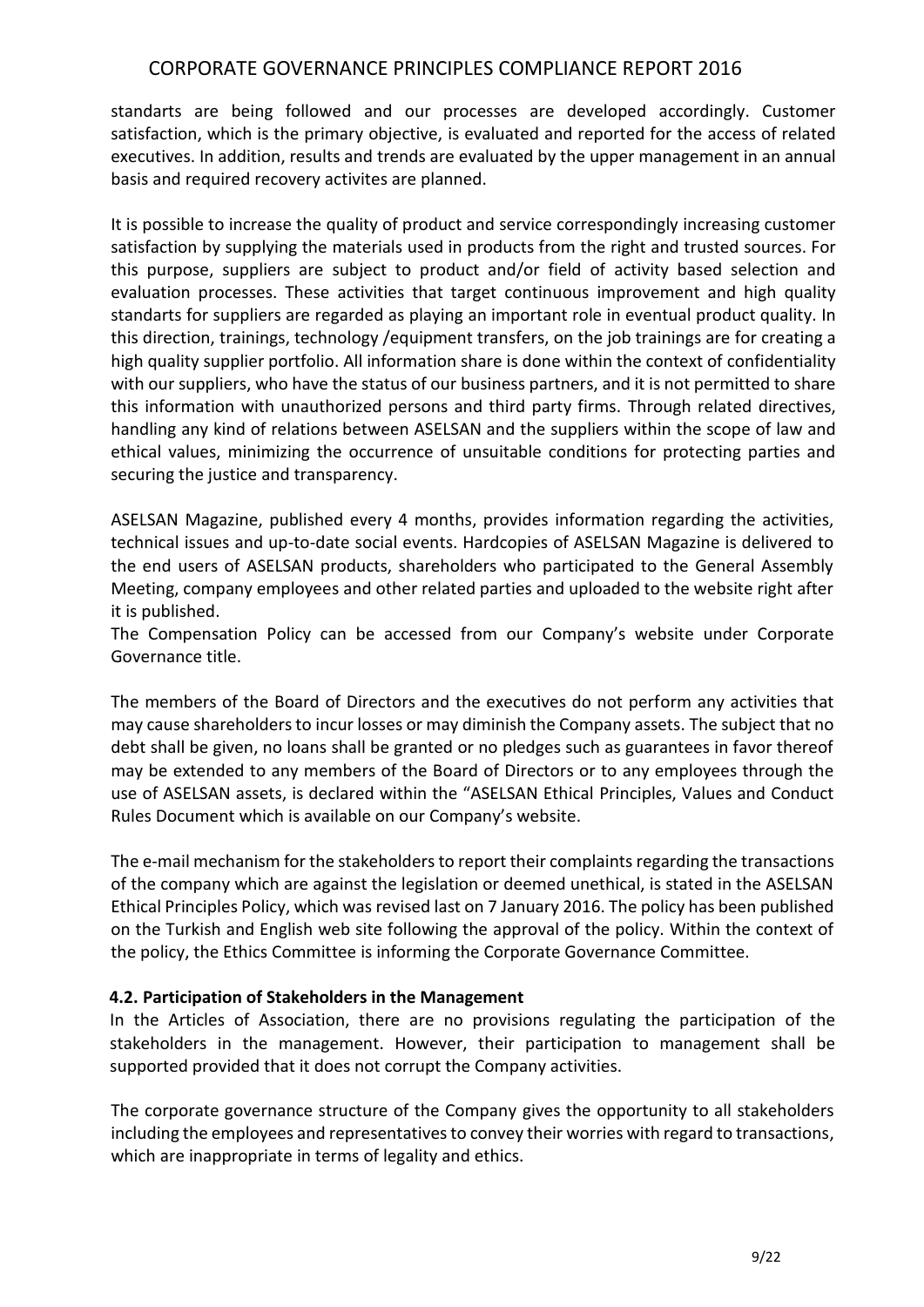Our Board of Directors resolved on 30 September 2015 that; employee representatives shall attend to the Board of Directors meetings at least once a year for submitting their opinions, suggestions and requests, in order to further comply with the article "Supporting the Participation of the Stakeholders in the Corporation's Management" of Corporate Governance Principles of Capital Board, numbered II-17.1. Within this context, by the coordination of the Corporate Governance Committee, the employee representatives have attended to the Board of Directors meeting on 29.12.2016 and have submitted their opinions, suggestions and requests.

In ASELSAN, an Employee Representative is formed in order to increase the motivation and the sense of identity through providing the ASELSAN employees with the opportunities to,

- Submit their expectations and problems to upper management,
- Share the decisions related with themselves timely and accurately,
- To participate in the decision making processes
- Increase communication with upper management.

The resolution of our Board of Directors dated 30 September 2015 is included in the Employee Representative Directive, which became effective on 17 November 2015. As per the directive published, within the new structure;

- Electing of representatives shall be made by the involvement of all employees to the election process once in every two years via Intranet Portal,
- 1 personel representative shall be representing every 100 employees,
- A fractional bottom-up structure shall be formed that includes sub-committees and a supreme board,
- Problems shall be first solved by the relevant units in-house, and only the ones that could not be solved shall be transferred to the Supreme Board,
- Filter mechanisms shall be developed for agenda setting,
- Representatives shall attend to the Board of Directors meeting at least once a year.

Coordination of representative meetings is held by the Corporate Services Vice Presidency, where the meeting chairman is the CEO. Nevertheless, Human Resources Management Vice Presidency is represented at least at the level of Director.

The elections for the Employee Representative was made in April 2016, and the tasks of the subcommittees and supreme boards are being perfomed in compliance with the related internal regulations.

#### **4.3. Human Resources Policy**

The human resources policy of our Company is to adopt an understanding which adds successful and dynamic talents to ASELSAN family required pursuant to the vision of ASELSAN, which contributes to the sustainable success of ASELSAN with employee oriented approaches, adds value and which takes side of its employee at all times.

Within this scope and pursuant to the vision, mission and the principles of the Company, regulations have been set out pertaining to the working conditions of the personnel, their qualifications, recruitment, promoting, remuneration, rewarding, dismissal, disciplinary treatments, rights, tasks and liabilities and other personal rights.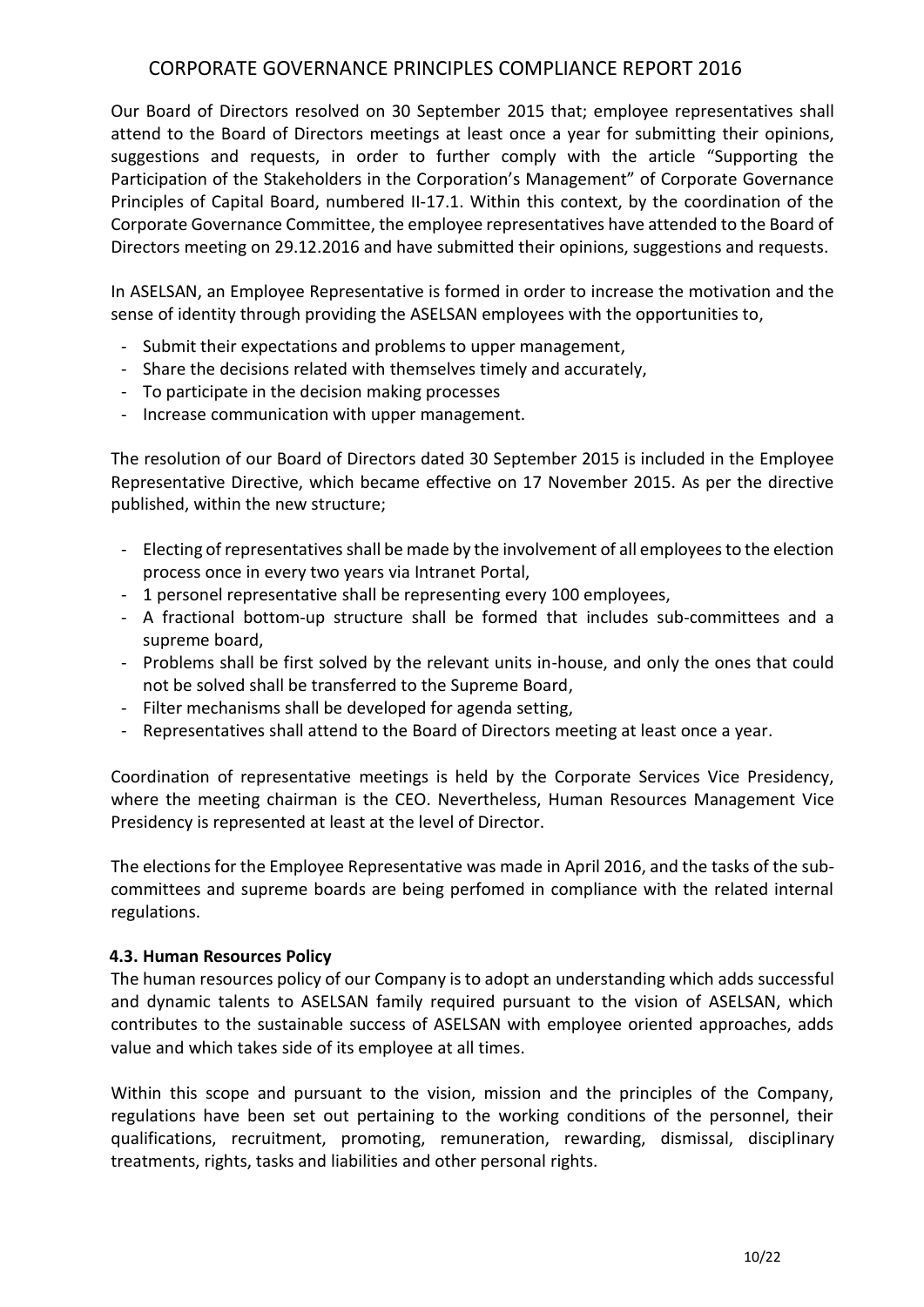58% of our employees stand for the engineering group, 29% for the technician group, 7% for the administrative group, 3% for the office personnel and 3% of the worker group.

There were no complaints related to discrimination from the employees in 2016. Performance and rewarding policies are announced to all of our employees through Company directives.

#### **4.4. Ethical Rules and Social Responsibility**

### **4.4.1. Ethical Rules**

The ethical rules of our Company have been written and were published on our website. Furthermore, in order to integrate and develop the ethical rules with the implementations, an Ethical Committee was established to meet the evaluation, direction, consulting and recommendation requirements and create shared knowledge.

"ASELSAN Ethical Principles, Values and Conduct Rules" document is announced to all ASELSAN personnel with all its exhibits and the personnel makes a written commitment that s/he acknowledges the information and ethical values. When an amendment or an update is made on this document, the changes are made known to all the personnel and training programs about these changes are organized if deemed neccessary.

Ethical Committee comprises of five members, the chairmanship of the Committee is executed by the Human Resources Management Vice President and the secretariat is handled by Human Resources Director. Other members consist of the representatives of Legal Affairs Department, Central Procurement Department or Financial Management Vice Presidency, charged by the approval of the CEO, and and two personnel; one shall have at least 15 years, other shall have at least 5 years of ASELSAN experience among the Top 5 ranked nominees with the votes of ASELSAN personnel and assigned by the Board of Directors. If there are no changes in the organization, the Ethical Committee members serve at least for two years.

Ethical Committee meets once a month unless an application or disobedience is present. However, Committee, Board of Directors, Corporate Governance Committee, CEO or the Chairman of the Ethical Committee can call a meeting. Beyond evaluating applications, Ethical Committee represents reason and conscience of ASELSAN and works to increase the awareness about ethical values in ASELSAN family.

When there is an application, ethical committee conducts the required assestment and submit a report to the CEO. At the end of this investigation, necessary steps are taken in accordance with relative law and ASELSAN regulations and directives. The applications for last six months and assessment result is reported to Board of Directors each year within the months January and July.

### **4.4.2. Social Responsibility**

An independent British institution, Carbon Disclosure Project (CDP) which reports how the risks of climate changes are managed by the companies announced the 2016 results of the Turkey Carbon Transparency Project. ASELSAN is placed in the B list, among the firms that most successfully manage climate change risks through production process and has the highest gas emission performance on the outcome of the research conducted by evaluating big firms including firms listed on Borsa İstanbul.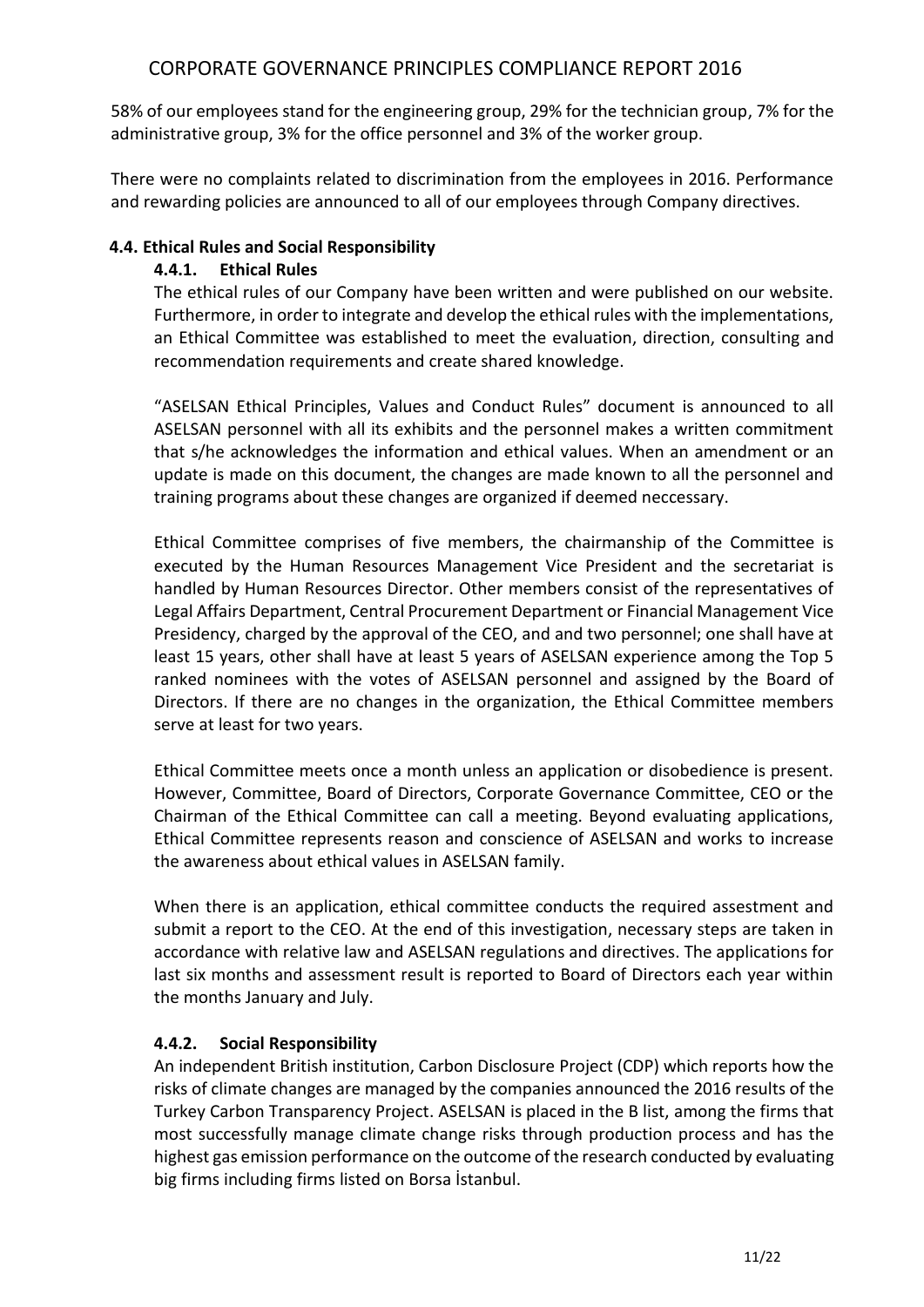In ASELSAN, where decreasing carbon emission is one of the strategic goals, carbon emission is monitored since 2009. Also, ASELSAN is the first and only company that is ranked with the highest initial score among Defence Industry firms in Turkey by participating in CDP survey.

ASELSAN has decreased carbon emission significantly through its efforts, and continues its operations by increasing momentum in the fields of increasing energy efficiency in production, giving priority to production technologies that decrease carbon emission, switching to use of energy that does not cause carbon emission.

Having certifications for ISO 14001 Environmental Management System and OHSAS 18001 Work Health and Safety Integrated Management System; we will proceed to take part in pioneer applications through actualization of national and international initiatives.

In November 2014, Borsa Istanbul (BIST) has launched Sustainability Index that display the performance of January-March 2014 time period for BIST-30 firms in the fields of financial, environmental, social issues and corporate governance. With respect to that, as of this date, ASELSAN started publishing sustainability reports. As a result of the evaluation of our Company on the ASELSAN Sustainability Report, published in Turkish and English for the first time before the Index assessments, ASELSAN was among the 15 firms that were approved to be included in BIST Sustainability Index. In November 2016, ASELSAN kept its place in the index as a consequence of the re-evaluation of ASELSAN Sustainability Report that was published in June, 2016.

Sustainability reports that are published on our website (www.aselsan.com.tr) include the details of sustainable applications in the fields of strategic governance, corporate governance, ethical principles, internal audit, bribery and corruption, risk management, communication with stakeholders, supply chain, information systems, facility management, employee development, human rights, occupational health and safety, environmental management.

In 2016 our company sponsored the activities of Turkish Armed Forces Rehabilitation and Care Center Handicapped Sports Club, the publishing of the books of Anıtkabir Command about Mighty Leader Veteran Mustafa Kemal ATATÜRK and his principles and reforms in order to reach to large populations, and a vehicle that is disability friendly, which was needed for the transportation of Turkish Armed Forces personel's handicapped children for Turkish Armed Forces Elele Foundation. Also, ASELSAN made donations to Anatolia Village Guards Foundation and the aid campaign for Afghanistan.

### **CHAPTER V - BOARD OF DIRECTORS**

#### **5.1. Structure and Formation of Board of Directors**

In our Company, 3 members of 9 members of Board of Directors are independent members. The duties of Nomination Committee are executed by Corporate Governance Committee. The report regarding the evaluation of the list of Independent Members of Board of Directors prepared by Corporate Governance Committee on 28 January 2016 was presented to Board of Directors on 28 January 2016. Within the scope of CMB's Communiqué on Corporate Governance numbered II.17-1, CMB has not stated any adverse opinion on the nominees list and the evaluation report, which were submitted to CMB on 29 January 2016. The CV's and independence statements of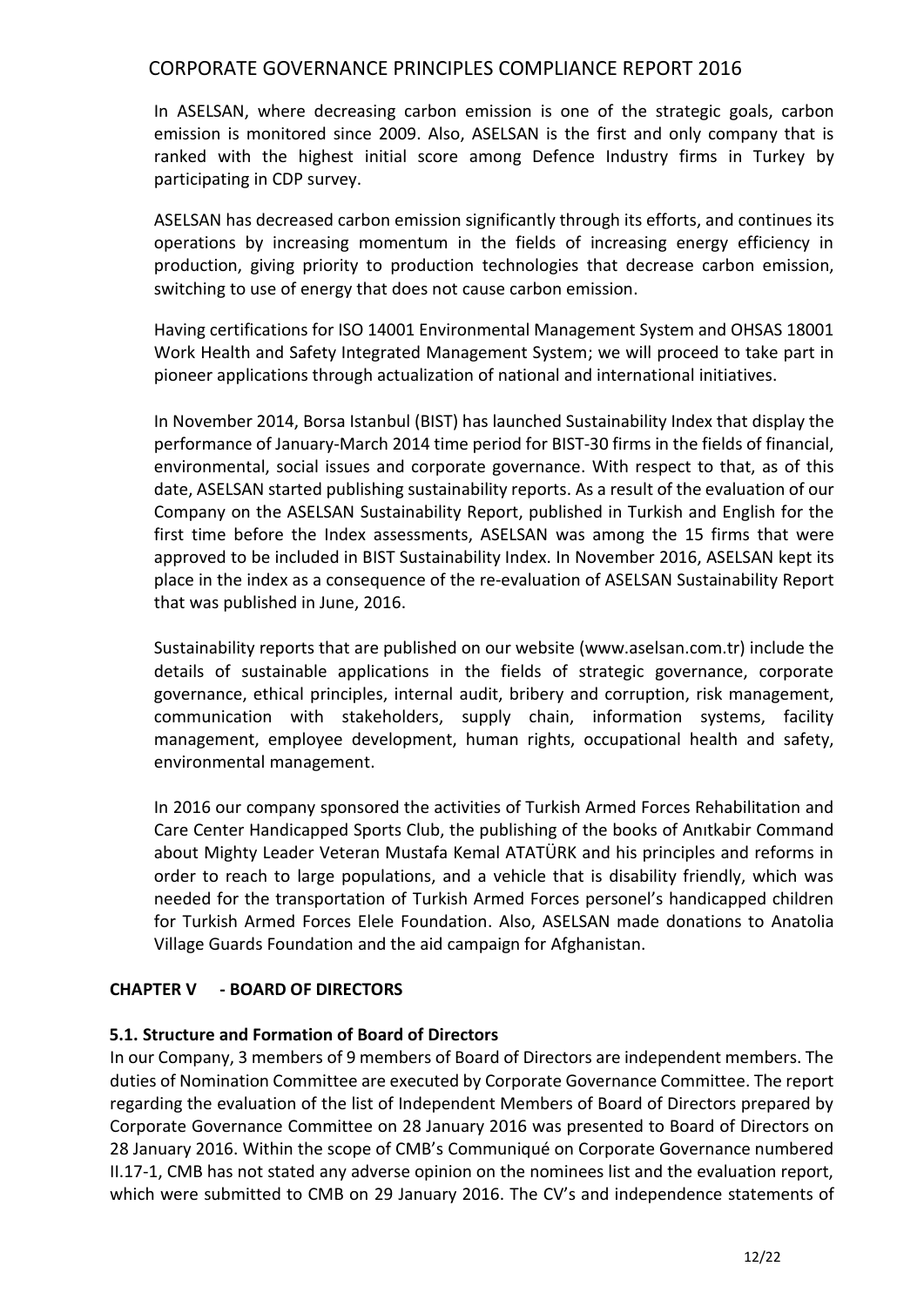the 9 nominees were announced to public on our website on 8 March 2016. As a result of the voting at the General Assembly Meeting on 31 March 2016, 3 nominees were elected as Independent Members of Board of Directors. There were no cases to eliminate the independency of the Independent Members of the Board of Directors in 2016.

The CVs of the Members of the Board of Directors are included in the 2016 annual report and the information with respect to their duty terms is provided in the table below.

| <b>Name Surname</b>              | <b>Duty</b>                        | <b>Election Date</b> |
|----------------------------------|------------------------------------|----------------------|
| Mustafa Murat ŞEKER              | Chairman / Managing<br>Member      | May 2013             |
| Murat ÜÇÜNCÜ                     | Vice Chairman / Managing<br>Member | May 2013             |
| Ziya AKBAŞ                       | Independent Member                 | <b>March 2014</b>    |
| Nazım ALTINTAŞ                   | Independent Member                 | <b>March 2015</b>    |
| Ercümend ARVAS                   | Independent Member                 | <b>March 2016</b>    |
| <b>Turan EROL</b>                | Member                             | <b>March 2016</b>    |
| İsmail GÜMÜŞTEKİN                | Member                             | <b>March 2015</b>    |
| <b>Mehmet Celalettin LEKESIZ</b> | Member                             | <b>March 2016</b>    |
| Sedat NAZLIBİLEK                 | Member                             | June 2014            |
| <b>Faik EKEN</b>                 | <b>CEO</b>                         | May 2014             |

In article 13 of the Articles of Association titled "Duties and Authorization of the Board of Directors", the duties and authorization of the Board of Directors have been defined. Besides, the Board of Directors Working Directive also describes the Duties and Authorization of the Board of Directors. With the article 14 of the Articles of Association titled "Assignment of the Authorization to the CEO", the assignment of the authorization of the Board of Directors to the CEO has been set out. The duties and authorization of the executives are described in the "Duties and Responsibilities Directive" formed within the Company.

The duties of the Members of the Board of Directors and of the CEO carried out outside the Company, information regarding the term of office and the statements of the board of members with respect to their independencies:

- There are no members of Board of Directors carrying out an executive duty.
- The statements of independence of the Independent Members of the Board of Directors have been provided at the annex of the Compliance Report.
- The Members of the Board of Directors fulfill their duties without any interest or benefit and pursuant; to the liabilities and authorizations undertaken by the Board of Directors and to the regulations of the Turkish Code of Commerce and CMB.
- Members of the Board of Directors, in accordance with the Working Directive of Board of Directors, are liable not to enter into any commercial treatments directly or indirectly with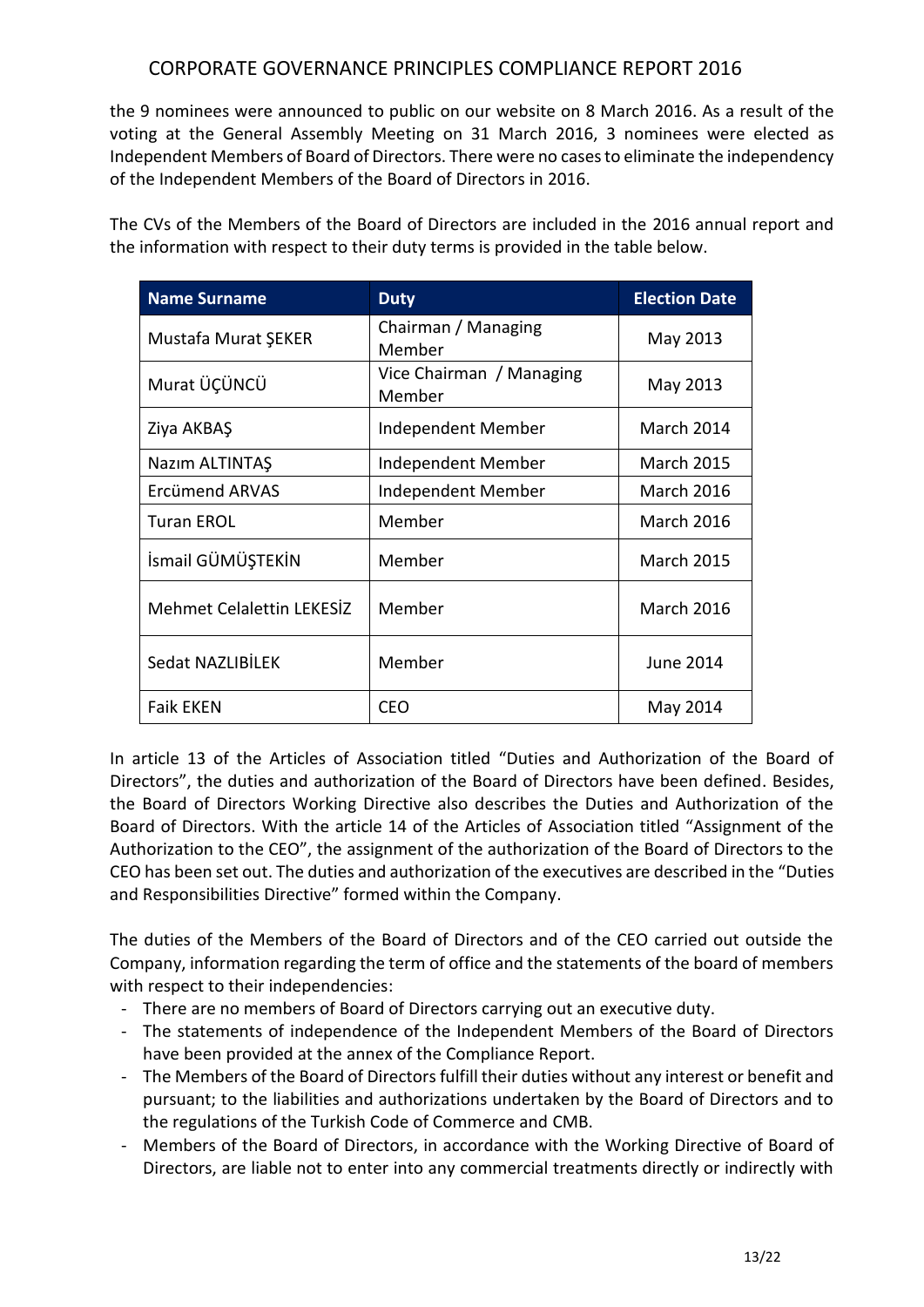the Company that coincides with the Company objectives, on their behalf or on behalf of others without the consent of the General Assembly.

### **5.2. Principles of Activity of Board of Directors**

Board of Directors carries out its duties and responsibilities determined with reference to TCC, Capital Market Law and Articles of Association. In this context, the basis of duties and operations are indicated in details in ASELSAN Board of Directors Working Directives.

The agenda of the Board of Directors meetings is formed with the proposals of the Members of the Board of Directors and the committees and the CEO, it is afterwards evaluated by the Board of Directors Chairman and finalized. The subjects emerged as urgent and which are considered worthwhile to discuss may be added to the agenda during the Board of Directors meeting. As per article 10 of the Articles of Association, the Board of Directors assemble when required and at least once a month. The number of Board of Directors Meetings in 2016 was 44, where 29 of the decisions in the meetings are interim decisions. All of the Members of the Board of Directors attended 80% of the meetings.

The place, date, time and agenda of the next meeting is decided at the Board of Directors Meetings. Documents pertaining to the meeting agenda are sent to the members of Board of Directors at least 3 work days before the meeting by the Presidency.

The Members of the Board of Directors attend the meetings and fulfill their duties as per their authorization and responsibilities. The members who do not attend the meetings submit their excuses.

Board Office is established under Board of Directors in order to coordinate necessary issues in the name of the Board, particularly the relationships with the Presidency and TAFF, to execute planning and support the Board of Directors' operations.

All members have one right to vote, including the chairman. If the numbers of votes are equal, the vote of the chairman does not change the result. Abstaining is not possible, either rejection or acceptance is voted. The vote of the abstaining member is considered as a rejecting vote. The member casting a reject vote states the ground for this in the meeting minutes and undersigns it. According to the article 11 of the Articles of Association titled "Quorum of Meeting and Decision Making"; "The provisions of the TCC, Capital Market Law, regulations of the Capital Markets Board in connection with corporate governance and other relevant legislation are taken into account with respect to the meetings and decision making quorums of the Board of Directors as well as with respect to any Board of Directors members assuming duties and positions outside the Company. Any action and resolutions taken by the Board of Directors without complying with the Corporate Governance Principles, which are made mandatory as to be complied by the Capital Markets Board, are invalid and considered as in contrary to the Articles of Association". In the operation year 2016, there were no related party transactions or any other significant issue, which had to be submitted to the approval of the general assembly, since they were not approved by the Independent Members of the Board of Directors.

The signed decisions are made available to the follow up of the Members of the Board of Directors and Executive Committee Members in the electronic platform.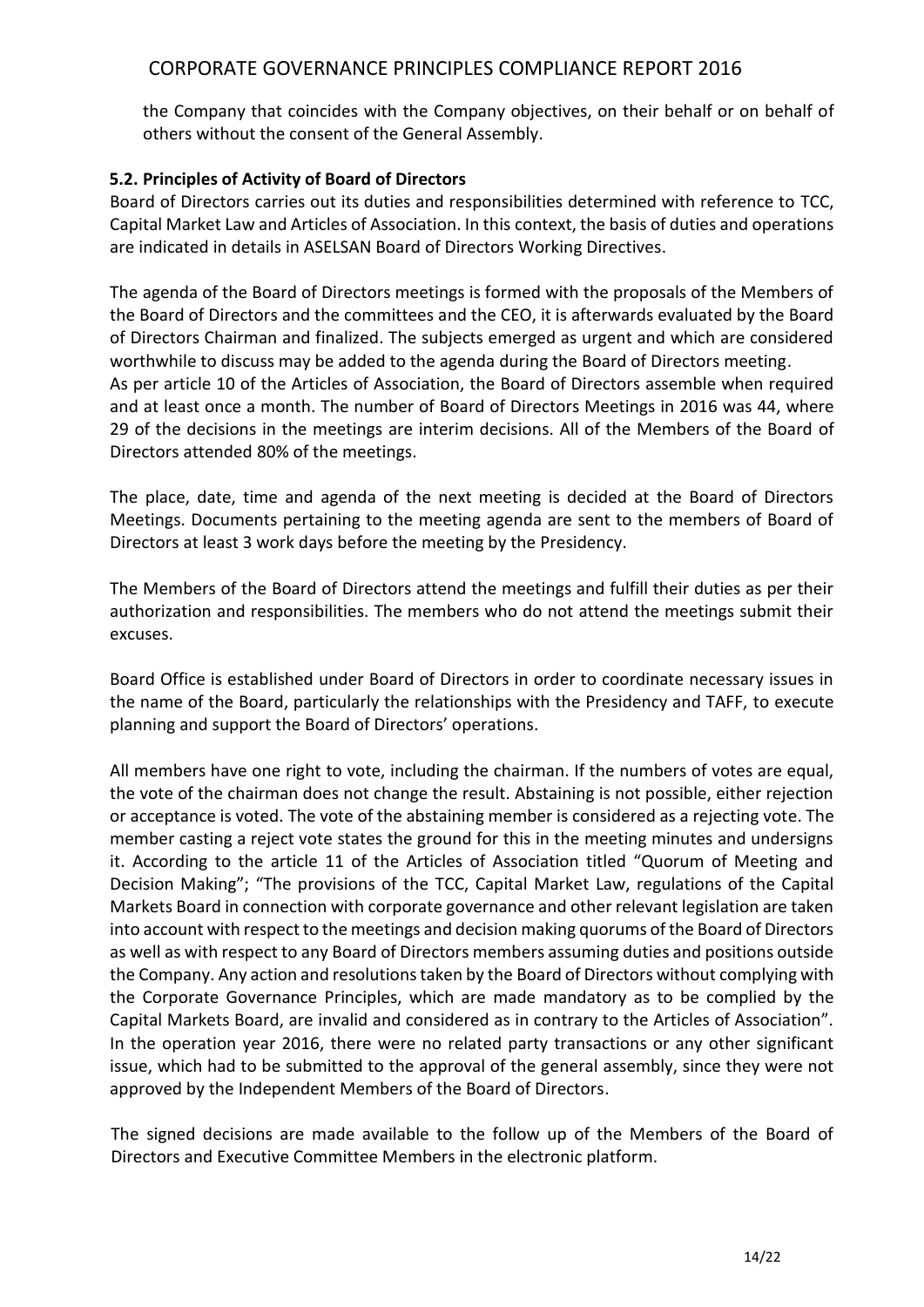In accordance with the article 4.2.8 of Capital Markets Board Corporate Governance Communiqué; Executive Liability Insurance Policy was signed for Board of Directors members on 17 July 2016 with the total liability amount of USD 85.000.000,- which corresponds to more than 25% of the paid-in-capital of our Company, with a validity period of 1 year.

### **5.3. Number of Committees Formed in the Board of Directors with Their Structures and Independency**

As per the title "Committees Formed in the Board of Directors" in the Communiqué Regarding Determination and Implementation of Corporate Governance Principles by the Capital Markets Board, our Company's Board of Directors, in the meeting dated 10 April 2012, formed an Audit Committee, Corporate Governance Committee and Early Detection and Management of Risk Committee and announced this to the public. There are no Nomination and Remuneration Committees within the Board of Directors and the duties of these are carried out by the Corporate Governance Committee.

The directives of Audit Committee, Corporate Governance Committee and Early Detection and Management of Risk Committee are made available at the website of our Company. The Independent Members of the Board of Directors and four members of the Board of Directors have duties in more than one committee. This is because it is mandatory that all members of the Audit Committee and the chairman of the other committees should be Independent Members of the Board of Directors.

Boards of Directors have made the annual evaluation of the committees composed under its structure and the evaluation report is available in 2015 Annual Report.

#### **AUDIT COMMITTEE**

| Committee Members (January – March 2016) |                                                                  |  |
|------------------------------------------|------------------------------------------------------------------|--|
|                                          |                                                                  |  |
|                                          | Oral ERDOĞAN  Member / Independent Member of Board of Directors  |  |
|                                          | Nazim ALTINTAŞ Member / Independent Member of Board of Directors |  |

Committee Members (April – December 2016)

| Nazim ALTINTAŞ Member / Independent Member of Board of Directors  |
|-------------------------------------------------------------------|
| Ercümend ARVAS  Member / Independent Member of Board of Directors |

The main duties of the Audit Committee that were set out in the "ASELSAN Audit Committee Work Directives" regulating the working principles of Audit Committee are as follows;

- To enable the disclosure of the financial data of ASELSAN, to pursue the operation and efficiency of the accounting system, independent audit, internal audit and internal control system of the company,
- To assemble at least every 3 months, to share the meeting minutes with the Board of **Directors**

Meetings were held by Audit Committee on dates 7 March 2016, 10 May 2016, 17 August 2016 and 8 November 2016 regarding the financial statements with the participation of the relevant independent audit company in 2016.

In order to increase the efficiency of internal audit, attention was paid to strengthen the cooperation with Internal Audit Presidency and to the supervision of internal audit activities,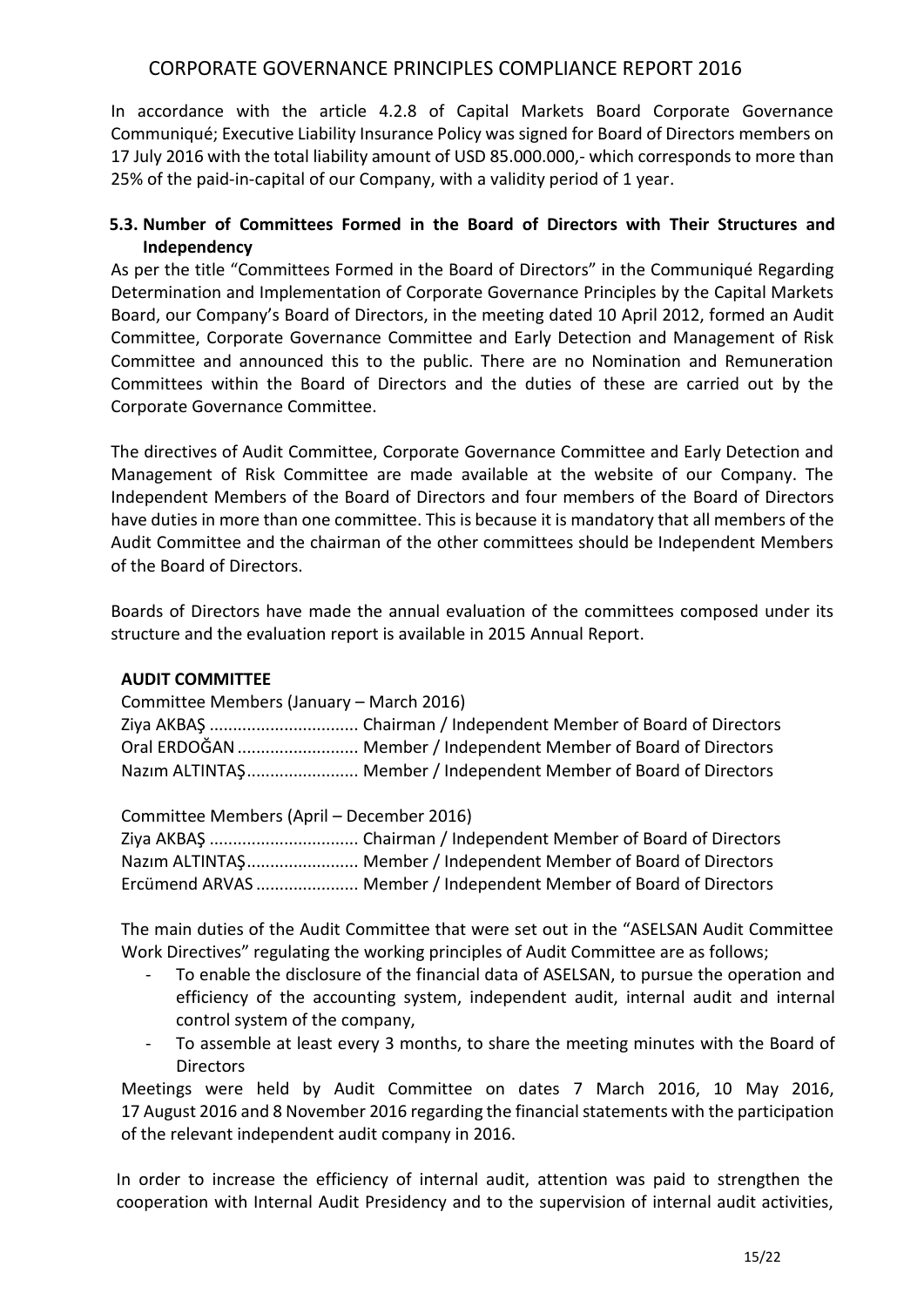direct and continuous communication was established between Audit Committee and Internal Audit Presidency. A dimension of this communication; Audit Committee- Internal Audit Presidency coordination meetings, were held nine times on dates 17 February 2016, 17 March 2016, 22 April 2016, 24 June 2016, 27 July 2016, 12 August 2016, 8 September 2016, 21 October 2016 and 26 December 2016.

The Committee was active in two main topics in 2016.

#### **i. Independent Audit Activities and Works Regarding the Audited Financial Statements:**

"Communiqué on Financial Reporting in Capital Markets" Serial: II, 14.1 regulated the preparation of financial reports and their basis, principles of presentation to the relevant parties. December 2015, March 2016, June 2016 and September 2016 financials and Board of Directors reports were prepared in accordance with the communiqué numbered II, 14.1, and submitted to Board of Directors by Audit Committee and presented to the public via Public Disclosure Platform.

The procurement process for independent audit services for the year 2016 as per the CMB'S communiqué numbered II-14:1, was handled by the Procurement Department and the purchasing decision that the service shall be provided by "AKİS Bağımsız Denetim ve Serbest Muhasebeci Mali Müşavirlik A.Ş." (KPMG) was taken by Board of Directors. The resolution was submitted for approval on the General Assembly Meeting dated 31 March 2016 and was accepted.

### **ii. Internal Audit Presidency:**

Within the scope of the internal audit activities of the Company, the relations between the Internal Audit Presidency and the Board of Directors have been carried out through Audit Committee. A direct and continuous contact between Audit Committee and Internal Audit Presidency is present.

### **CORPORATE GOVERNANCE COMMITTEE**

| Committee Members (2016 January - March) |                                                         |  |
|------------------------------------------|---------------------------------------------------------|--|
|                                          |                                                         |  |
|                                          | Murat ÜÇÜNCÜ  Member / Board of Directors Vice Chairman |  |
|                                          |                                                         |  |
|                                          |                                                         |  |

| Committee Members (2016 April- December) |                                                                        |
|------------------------------------------|------------------------------------------------------------------------|
|                                          | Ercümend ARVAS Chairman / Independent Member of the Board of Directors |
|                                          | Murat ÜÇÜNCÜ  Member / Board of Directors Vice Chairman                |
|                                          |                                                                        |
|                                          |                                                                        |

The main duties of the Corporate Governance Committee were set out in the "ASELSAN Corporate Governance Committee Work Directives" as follows:

- To carry out studies for the implementation of Corporate Governance Principles in the Company,
- To observe whether the Corporate Governance Principles have been implemented or not and if not implemented to determine the grounds for this and the conflicts of interest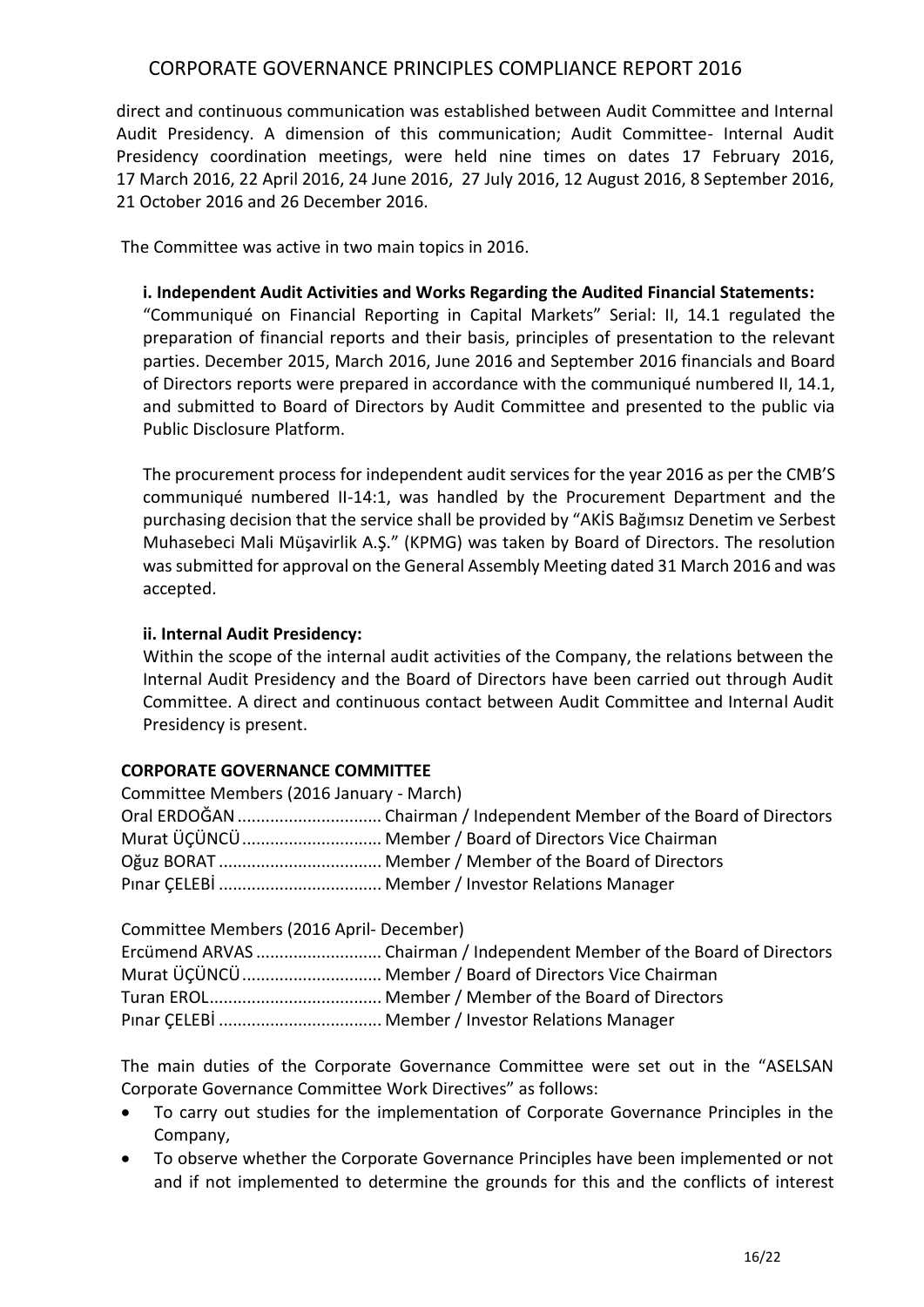arising due to not complying with these principles and to make proposals for improving the status,

- To monitor the activities of the Investor Relations Department.
- Corporate Governance Committee assembles every 3 months and in every situation when necessary. The meeting minutes are submitted to the Board of Directors.

The Corporate Governance Committee assembled eight times within the activity year 2016 on dates, 28 January 2016, 25 February 2016, 7 March 2016, 10 May 2016, 24 June 2016, 21 July 2016, 28 September 2016 and 28 December 2016. The meeting minutes of the Committee may be reached on our website. The committee was active in three respective tasks in 2016:

### **i. Operations of Investor Relations Department:**

Investor Relations Department have attended all the meetings in 2016, performed secretariat procedures of the committee with regard to "ASELSAN Corporate Governance Committee Working Directive" and informed the committee periodically about the tasks carried by investor relations department.

In 2016, the subjects discussed and tasks carried by the Corporate Governance Committee within the context of the meetings made are given below:

- Independent Board Member election process
- Investor Relations Department and its operations
- Corporate Governance Rating
- Corporate Governance Committee 2015 Report
- ASELSAN 2015 Compliance with the Corporate Governance Principles Report
- BİST Sustainability Index and sustainability tasks performed in ASELSAN
- ASELSAN Anti Bribery and Anti Corruption Policy
- ASELSAN Ethical Principles
- Tasks carried for the revision of ASELSAN score cards
- Task carried regarding the compensation of the beneficiaries with the capital market instruments, the property of which has been lapsed to the Investor Compensation Center (ICC) and have become valid again.

#### **ii. Corporate Governance Rating:**

The evaluation of corporate governance rating performed by SAHA Corporate Governance and Credit Rating Services were concluded during the last quarter of 2016. According to the review, as a result of the enhancements made throughout 2016, the score of 11 December 2015, 9,13 out of 10, was revised as 9,15 out of 10 on 12 December 2016.

Our Company's share has been listed in the corporate governance index since the date 14 December 2012, which it first entered the index. Rating reports can be accessed on the company website.

#### **iii. Election of Independent Board Members**

As given by Corporate Governance Principles, the responsibility of evaluating and reporting the nominations and their independency status is given to the Nomination Committee, in companies where this committee is not formed because of the structure of the Board of Directors, the responsibility is given to Corporate Governance Committee. Within this context, the evaluation of nominations which were made until 27 January 2016 was carried on by the Committee and the resulting nominee list was presented at the Board of Directors meeting on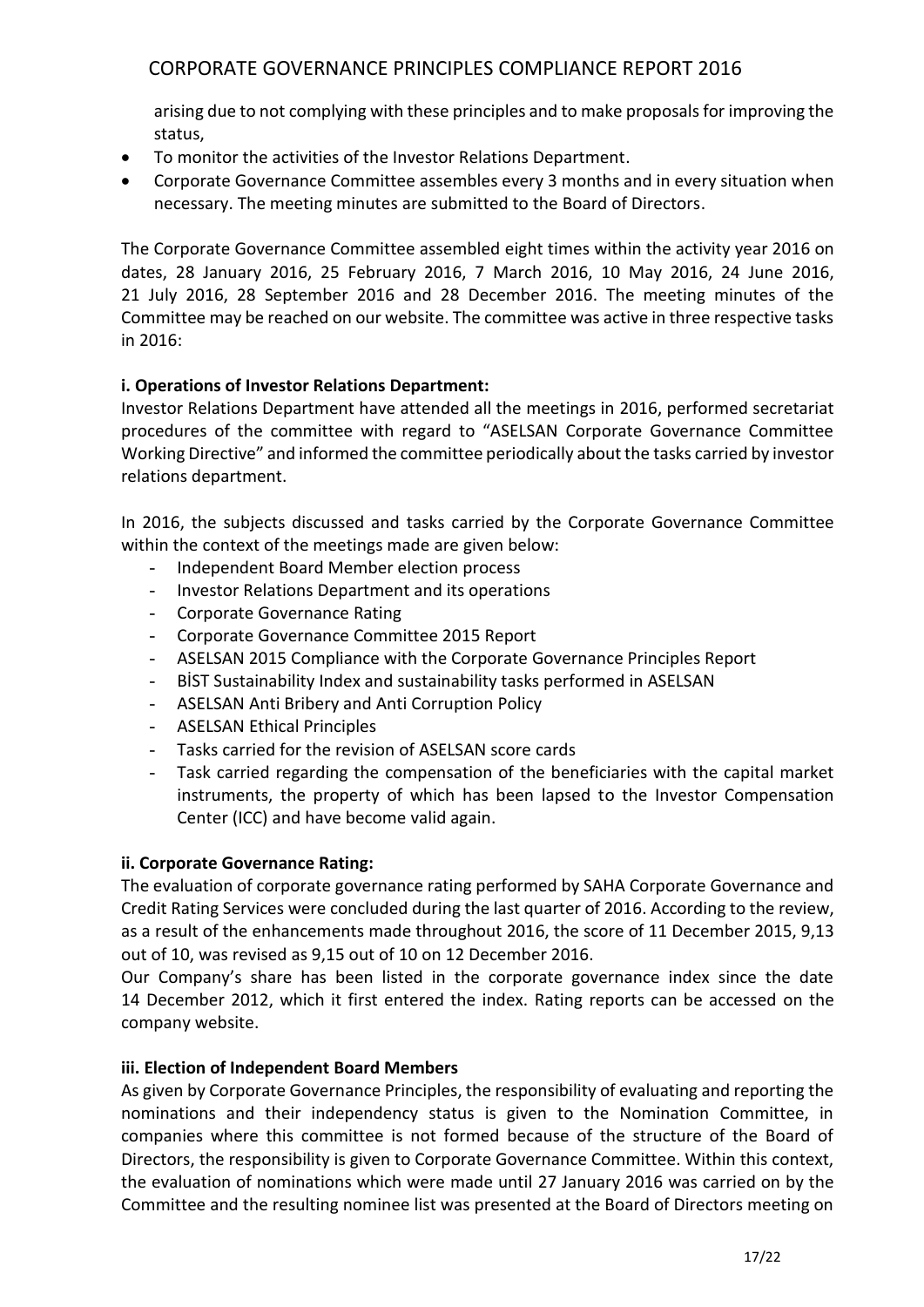28 January 2016. CMB has not stated any opposing opinons regarding the nominees list and evaluation report which was submitted by the Board of Directors on 29 January 2016. The list was submitted to shareholders' voting on General Assembly Meeting on 31 March 2016 and as a result, Ercümend ARVAS, Ziya AKBAŞ and Nazım ALTINTAŞ were elected as independent members to serve for 1 year.

### **EARLY DETECTION AND MANAGEMENT OF RISK COMMITTEE**

ASELSAN Board of Directors established the "Early Detection and Management of Risk Committee" with the resolution dated 10 April 2012 and numbered 720/1. The Committee executes as per the directive numbered ASY-01-066, which was approved and taken into force with the decision of Board of Directors dated 29.11.2012, numbered 750/4.3e

Committee Members (2016 January - March)

Nazım ALTINTAŞ ………………..Chairman / Independent Member of the Board of Directors İsmail GÜMÜŞTEKİN ………….Member / Member of the Board of Directors Ahmet Can ÇEVİK ………..…....Member / Member of the Board of Directors

Committee Members (2016 April - December)

Ziya AKBAŞ ………………………..Chairman / Independent Member of the Board of Directors İsmail GÜMÜŞTEKİN .…………Member / Member of the Board of Directors Sedat NAZLIBİLEK ..…………….Member / Member of the Board of Directors

In 2016 the Committee continued to identify the risks which prevent ASELSAN from reaching its goals; manage the risks in accordance with the company's risk-taking profile; report the risk activities; build risk aware decision mechanisms and internal control. Risks identified through risk management processes are prioritized depending on their probability and impact. It is ensured that important risks are monitored and reported. In this respect, in 2016 the Committee held 5 meetings on 18 February 2016, 25 April 2016, 24 June 2016, 28 September 2016 and 21 November 2016. Committee's activities are summarized below:

- "2015 Evaluation Report" was prepared and submitted to Board of Directors in February 2016.
- "Corporate Risk Evaluation Report" was prepared and submitted to Board of Directors in February 2016, April 2016, June 2016, August 2016, September 2016 and November 2016. In the reports;
	- Important risks of ASELSAN were evaluated and monitored. The risk classification, explanation, rating, strategy, owner/responsible, current control operations and relevant indicators were included in the report.
	- Warning levels of benchmarks for risk indicators were determined and the risk indicators which divert from the benchmark and can signal the poor performance of a goal during the reporting period were also reported.
- Risk management chapters in the annual report and the other reports set by the legal authorities were prepared.
- Special reports were prepared for specific risks related to recent incidents.

The secretariat formalities of the Committee were performed by Corporate Risk Management and Internal Control Department of Finance Directorate since April 2016.

#### **5.4. Risk Management and Internal Control Mechanism**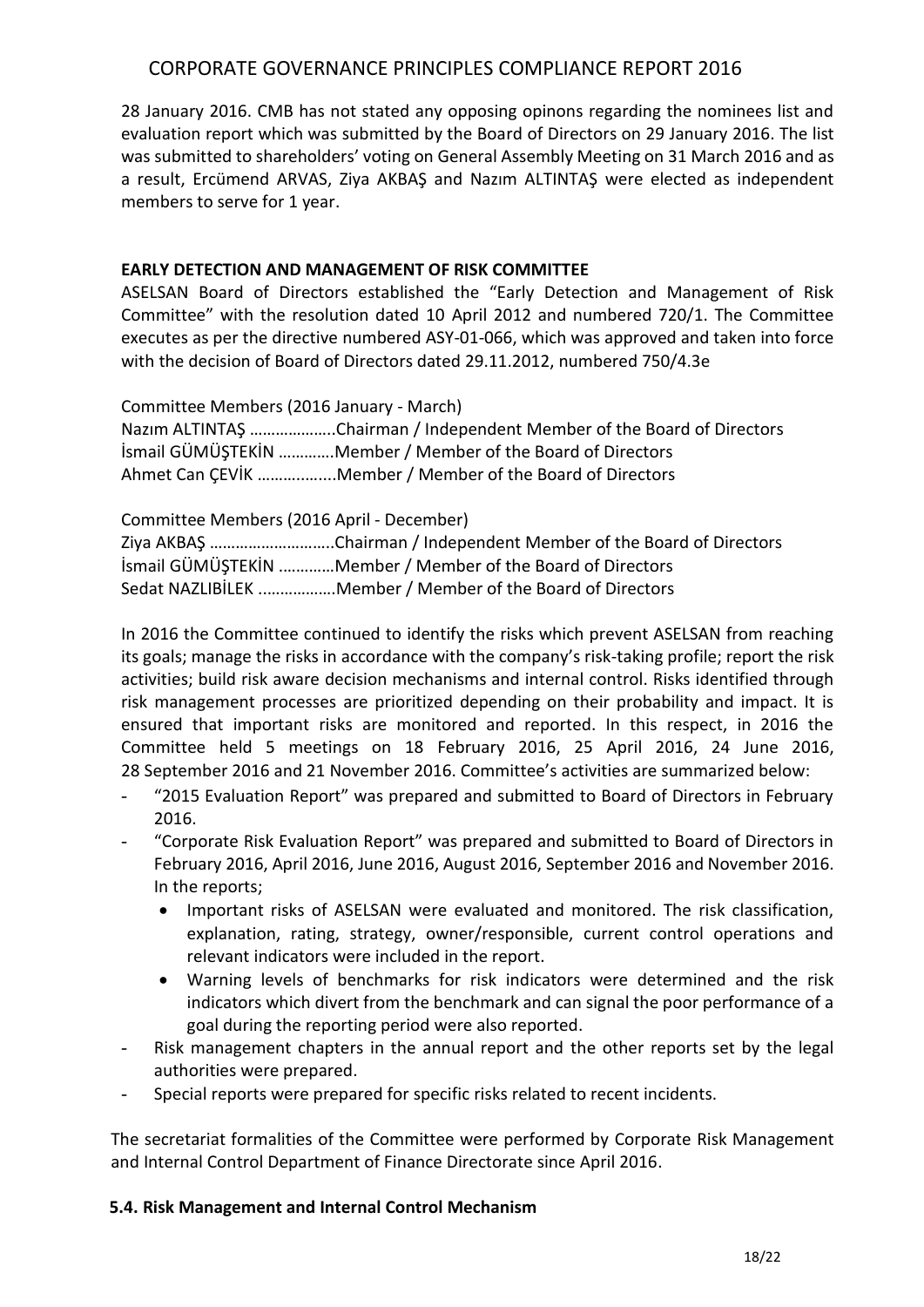Internal audit operations and corporate governance are facilitated via risk management and development of efficiency of internal control procedures in ASELSAN. The most important role of internal audit operations is assuring the Audit Committee and Board of Directors that the risks are being managed effectively. Annual audit plan and work programs are prepared on a risk basis and audit results are reported periodically to Audit Committee. Harmonization with legal and firm regulations, the status of application of ethical principles and the effectiveness of risk mitigation is evaluated by Internal Audit Department.

#### **5.5. Strategic Objectives of the Company**

The Board of Directors is the top level body to make strategic decisions and to execute and represent. As per the Articles of Association of the Company, the Board of Directors is responsible to determine the strategic plans and control their implementations.

Strategic management process is a part of Corporate Governance and is managed by the CEO in the name of Board of Directors, following the approval of the Strategic Plan, prepared with the coordination of Strategic Management Directorate. Reaching ASELSAN's long term goals and sustaining success can be achieved through environment friendly strategies.

ASELSAN's vision is to be a national technology company that maintains its sustainable growth by creating value in the global market, is being preferred due to its competitiveness, is being trusted as a strategic partner, and is caring for the environment and the people. Within this concept, annually updated 5 year Strategic Plan and Business Plans and 3 year budgets are prepared. With this methodology, short and middle term targets are specified by considering long term goals. The operations to be carried out for these targets are executed by Sectors Presidencies and performance evaluations are made based on Balanced Scorecard method, which is widely used in the world.

#### **5.6. Financial Rights**

Renumeration procedures for Board of Directors Members and Managers with Executive Responsibility, which are set in written form in accordance with the Corporate Governance Principles, are published on our Company's website.

Monthly remunerations provided to our Members of the Board of Directors are determined by the General Assembly and no other benefits are granted apart from the monthly remuneration. Pursuant to the resolution taken at the 41<sup>st</sup> Ordinary General Assembly held on 31 March 2016, the Members of the Board of Directors are paid TL 3.000,- per month. As for the determination of the financial rights of the board members, no reward system is applied to reflect the Company performance and which is based on the performance of the Members of the Board of Directors.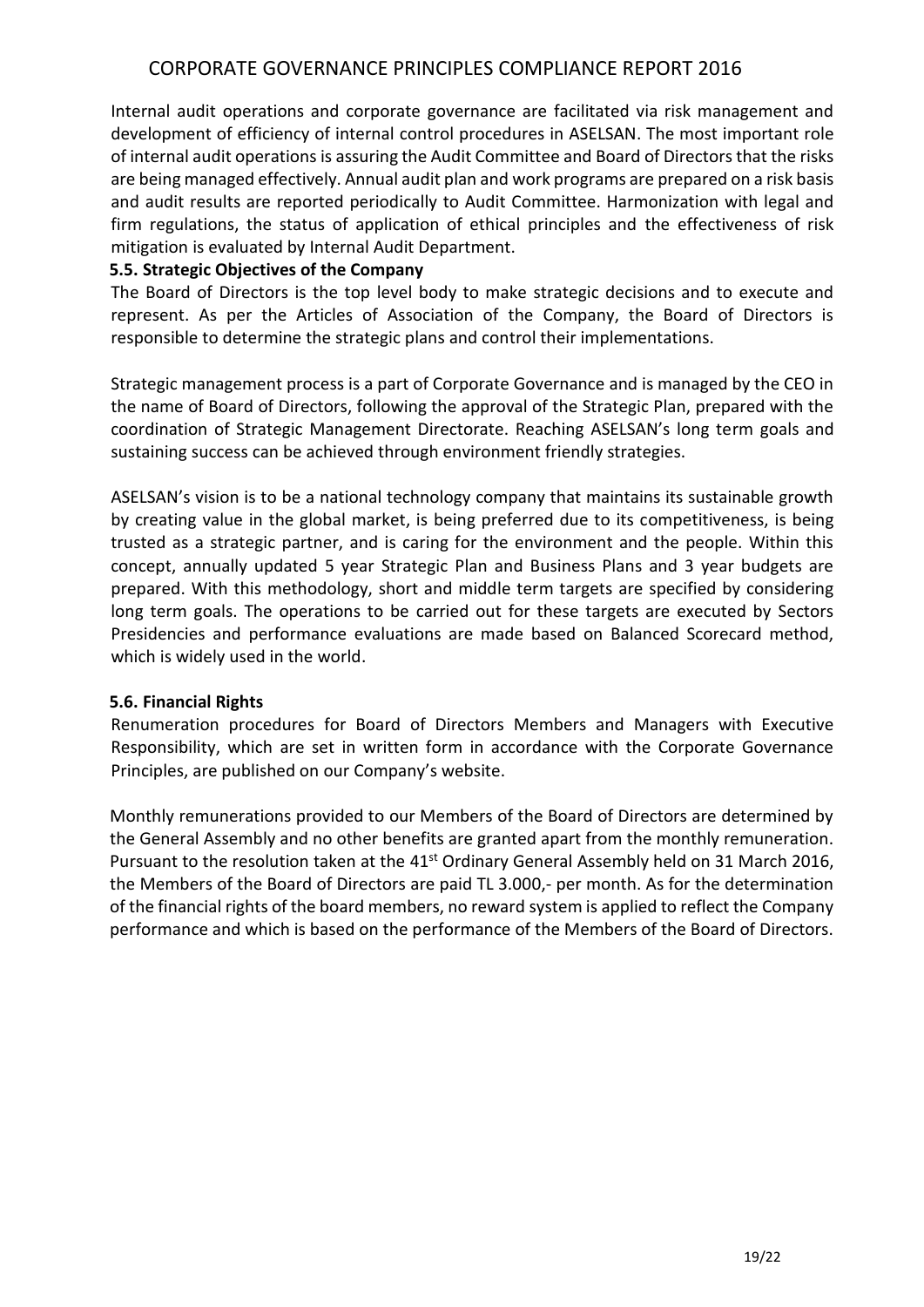#### **Statement of Independence**

TO THE BOARD OF DIRECTORS OF ASELSAN ELEKTRONİK SANAYİ VE TİCARET A.Ş. ANKARA

Date: 18 January 2016

With respect to the corporate governance principle numbered 4.3.6 of the Capital Markets Board's Communiqué on Corporate Governance numbered II-17.1, in order for me to be selected as an Independent Board Member of ASELSAN Elektronik Sanayi ve Ticaret (Company), I hereby agree, represent and undertake that I;

- a) do not have a relationship in terms of employment at an administrative level to take upon significant duty and responsibilities within the last five years, do not own more than 5% of the capital or voting rights or privileged shares either jointly or solely or do not have established a significant commercial relation between the corporation, companies on which the corporation hold control of management or significant effect and shareholders who hold control of management of the corporation or have significant effect in the corporation and legal entities on which these shareholders hold control of management and myself, my spouse and my relatives by blood or marriage up to second degree,
- b) have not been a shareholder (5% and more), an employee at an administrative level to take upon significant duty and responsibilities or member of board of directors within the last five years in companies that the corporation purchases or sells goods or service at a significant level within the framework of the contracts executed, especially on audit (including tax audit, statutory audit, internal audit), rating and consulting of the corporation, at the time period when the corporation purchases or sells services or goods,
- c) have professional education, knowledge and experience in order to duly fulfill the duties assigned for being an independent board member,
- d) will not be serving as a full time employee at public authorities and institutions after being elected, except being an academic member at university provided that is in compliance with the relevant legislation,
- e) am residing in Turkey in accordance with the Income Tax Law (I.T.L) dated 31.12.1960 and numbered 193,
- f) am capable to contribute positively to the operations of the corporation, to maintain my objectivity in conflicts of interests between the corporation and the shareholders, have strong ethical standards, professional reputation and experience to freely take decisions by considering the rights of the stakeholders,
- g) am able to allocate time for the corporation's business in order to follow up the activities of the corporation and duly fulfill the allocated duties,
- h) have not conducted membership of board of directors more than a term of six years in the last ten years,
- i) am not the independent member of the board of directors in more than three of the corporations as such; the corporation or the controlling shareholders of the corporation who hold the control of management corporations and in more than five corporations in total which are admitted to the trading on the exchange,
- j) have not been registered and announced as a board member representing a legal entity.

I hereby submit this to the knowledge of the Board of Directors, shareholders and all relevant parties.

Sincerely yours,

Ziya AKBAS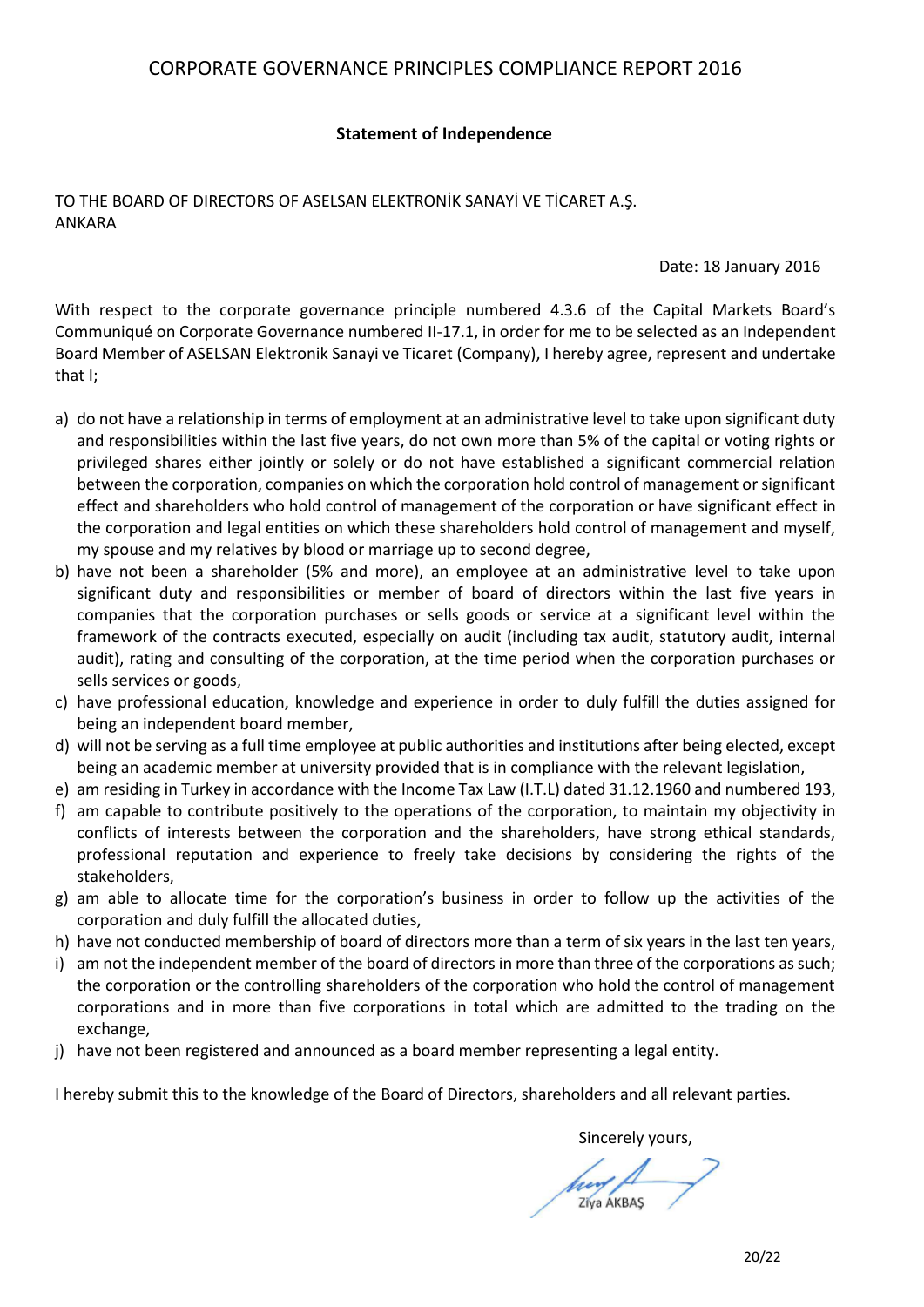#### **Statement of Independence**

TO THE BOARD OF DIRECTORS OF ASELSAN ELEKTRONİK SANAYİ VE TİCARET A.Ş. ANKARA

Date: 27 January 2016

With respect to the corporate governance principle numbered 4.3.6 of the Capital Markets Board's Communiqué on Corporate Governance numbered II-17.1, in order for me to be selected as an Independent Board Member of ASELSAN Elektronik Sanayi ve Ticaret (Company), I hereby agree, represent and undertake that I;

- a) do not have a relationship in terms of employment at an administrative level to take upon significant duty and responsibilities within the last five years, do not own more than 5% of the capital or voting rights or privileged shares either jointly or solely or do not have established a significant commercial relation between the corporation, companies on which the corporation hold control of management or significant effect and shareholders who hold control of management of the corporation or have significant effect in the corporation and legal entities on which these shareholders hold control of management and myself, my spouse and my relatives by blood or marriage up to second degree,
- b) have not been a shareholder (5% and more), an employee at an administrative level to take upon significant duty and responsibilities or member of board of directors within the last five years in companies that the corporation purchases or sells goods or service at a significant level within the framework of the contracts executed, especially on audit (including tax audit, statutory audit, internal audit), rating and consulting of the corporation, at the time period when the corporation purchases or sells services or goods,
- c) have professional education, knowledge and experience in order to duly fulfill the duties assigned for being an independent board member,
- d) will not be serving as a full time employee at public authorities and institutions after being elected, except being an academic member at university provided that is in compliance with the relevant legislation,
- e) am residing in Turkey in accordance with the Income Tax Law (I.T.L) dated 31.12.1960 and numbered 193,
- f) am capable to contribute positively to the operations of the corporation, to maintain my objectivity in conflicts of interests between the corporation and the shareholders, have strong ethical standards, professional reputation and experience to freely take decisions by considering the rights of the stakeholders,
- g) am able to allocate time for the corporation's business in order to follow up the activities of the corporation and duly fulfill the allocated duties,
- h) have not conducted membership of board of directors more than a term of six years in the last ten years,
- i) am not the independent member of the board of directors in more than three of the corporations as such; the corporation or the controlling shareholders of the corporation who hold the control of management corporations and in more than five corporations in total which are admitted to the trading on the exchange,
- j) have not been registered and announced as a board member representing a legal entity.

I hereby submit this to the knowledge of the Board of Directors, shareholders and all relevant parties.

Sincerely yours,

Ercümend ARVAS

E. Allian